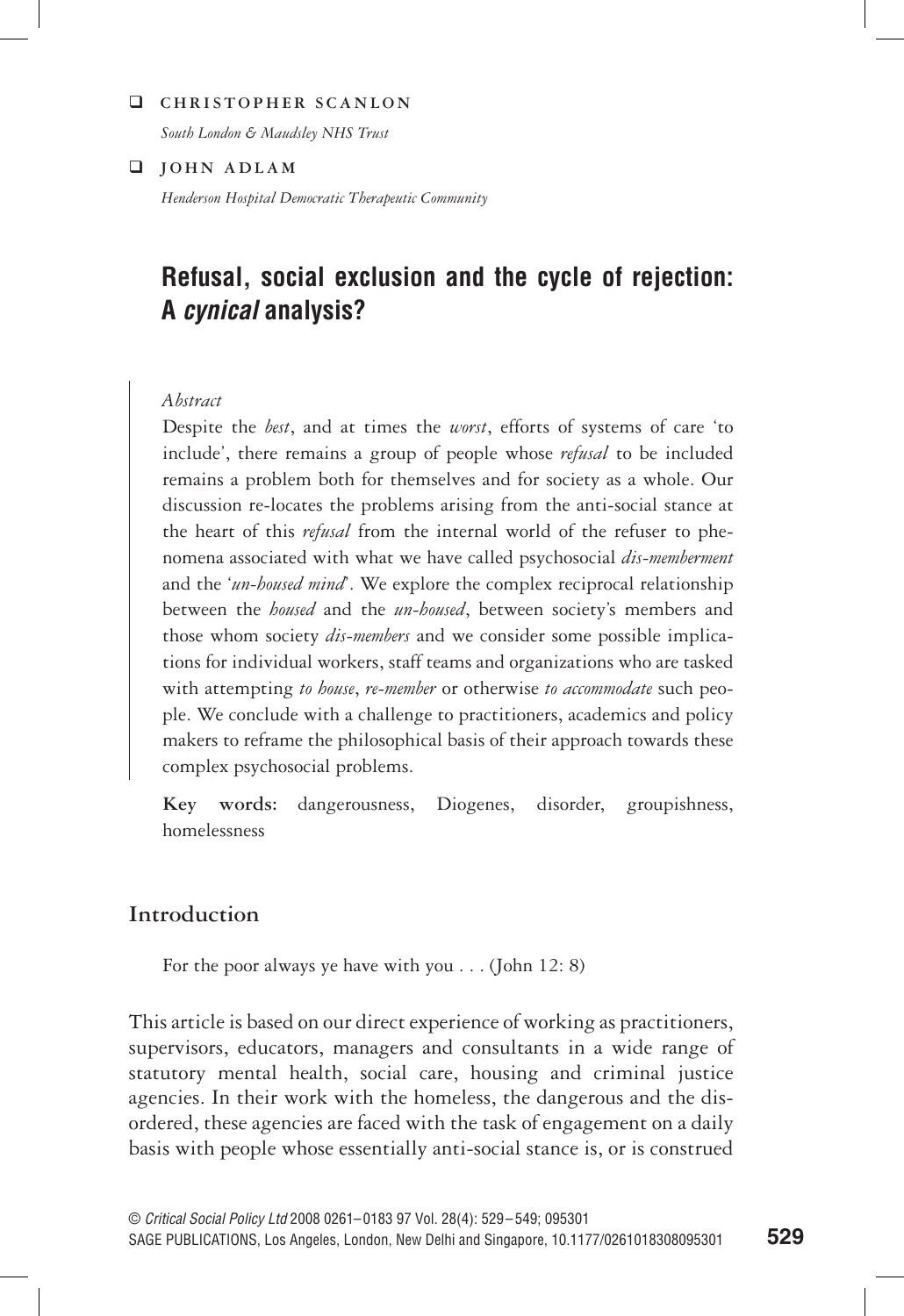to be, one of a refusal to join in. The premise of this article is that, despite considerable attention over recent years being addressed to the problems of the *socially excluded*, there remains a group of people who steadfastly refuse to be included (Department of Health, 1999, 2003; Cabinet Office, 2006; Scottish Executive, 2000, 2001; Home Office and Department of Health, 1999; Department for Communities and Local Government, 1999, 2003, 2008). It is our contention that even if the best efforts of our most experienced workers were channelled into addressing these problems, which, in our experience, is rarely actually the case, there would always remain a group of people who will refuse to play the game and resist all efforts to bring them 'in from the cold'. Whether they be dangerous or perverse people whose violence or intrusiveness presents a risk to others, homeless people with complex needs who refuse to be *settled*, people with severe eating disorders who refuse to eat (or to stop eating), people with drug and alcohol problems who refuse to stop damaging themselves through dangerous addictions, recidivist offenders who refuse to be *corrected*, disaffected young people who refuse to be educated, or those *troublesome* individuals who do not believe that they have a problem, there will always be people who will continue to refuse.

We further contend that all mental health and social policy directives that optimistically, or cynically, envisage a future when all such people will be 'socially included' also involve an essentially stubborn and dangerous societal *refusal* to face up to the reality of these problems; a denial of their essential complexity, chronicity, and the part that society plays in perpetuating the very problems they seek to alleviate (Young, 1999; Jones, 2008). This systemic refusal is dangerous because, no matter how 'politically correct' the policy, or how sophisticated the needs assessment tools, such belief systems are setting up socially excluded people, and the workers charged with trying to reach out to them, to fail. This experience of failure exacerbates a sense of exclusion in the excluded and increases, sometimes to breaking point, a pervasive sense of disaffection and demoralization in the workers (Cooper and Lousada, 2005). The real problem, therefore, becomes a question of how to relate to the refusal that is at the heart of these difficulties, how to relate to offensiveness without becoming offended, and it is our view that this constitutes one of the major challenges facing all modern mental health, social care, education and criminal justice agencies. It is this problem of how to stand face to face with refusal that we would like to address here.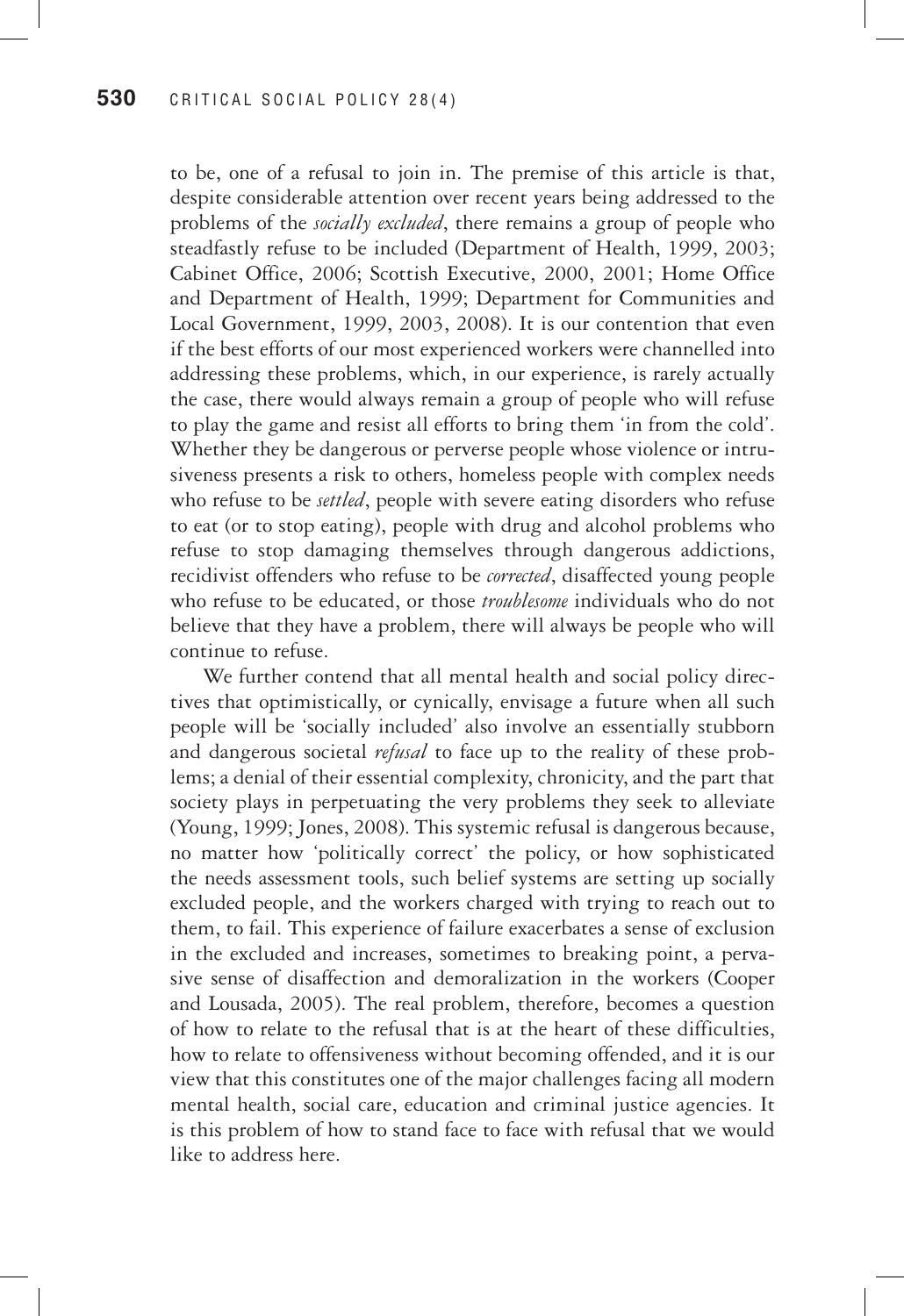#### **The Diogenes paradigm**

In earlier articles we explored links between homelessness considered as states of mind as well as of body, and concepts such as dangerousness and personality disorder (Adlam and Scanlon, 2005; Scanlon and Adlam, 2008a). We offered, as a paradigm for the societal as well as clinical difficulties inherent in reaching out to the difficult-to-reach individual, the story of Diogenes of Sinope (Navia, 2005) who came into conflict with a shameful society which sought to shame him and who, in seeking to maintain a relationship with the shamefulness and hypocrisy of this society, chose to 'hole himself up' in a barrel in the main square in ancient Athens; and in particular of his subsequent encounter with Alexander the Great.

The shame that society wished to imbue Diogenes with came as a result of him being found to have been debasing the currency of Sinope, the discovery of which forced him to flee into exile *persona non grata*. No longer able to live within his own culture, he moved to Athens where he took up residence in his barrel in the 'Agora', or forum, which was not only a centre for commerce but also a place that allowed for philosophical discourse and a promise of a meeting of minds: that public/private space where 'public solutions are sought, negotiated and agreed for private troubles' (Bauman, 2000: 39). The view from Diogenes' barrel was that neither was he a part of society, nor was he completely apart from it and so was philosophically and socially in his proper place; that is, the only place available to him. From his barrel he maintained a questioning and challenging stance towards the society that surrounded him and his protest took the form of a kind of running commentary, through both words and deeds, on the relationships between people and how they were played out in the world. He came to be known as a Cynic, and his Cynicism was to refuse accommodation from societal systems that he regarded as fundamentally untruthful and hypocritical: to 'debase' the socio-political 'currency'. His Cynicism was expressed in various ways. For example, when seen carrying around a torch in broad daylight, he explained he was in search of 'one honest man'. He was known as 'Diogenes the Dog': an animal which was strongly associated with shamelessness in ancient Greek culture; and he would also reflect back to the wider society something of their shaming hypocrisy by living the best way he could: by making the best of his un-housed and dis-membered state. On one occasion, when found masturbating in his barrel, he is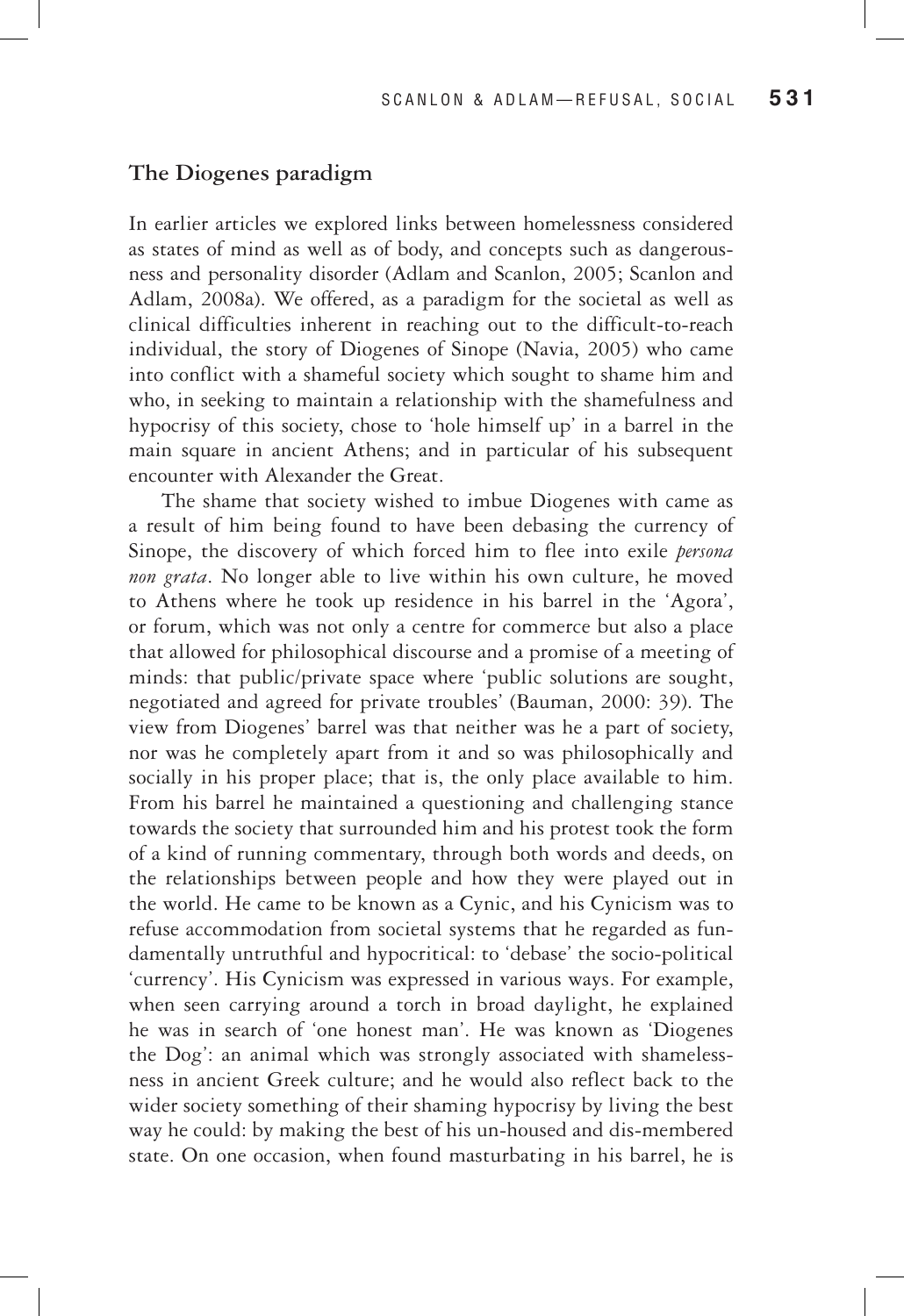supposed to have said that he 'wished it were as easy to relieve hunger by rubbing an empty stomach'. On another occasion, asked why he was apparently begging from a statue, he replied that he was 'practising disappointment': perhaps a very useful skill for the complex and chronically un-housed population that is the focus of this article.

Diogenes seemed to understand that, if people were offended by him, this was not his problem: but that, if he was offended by what he saw in the world around him, this then *was* his problem and his task was to relate to this offensiveness and to manage himself in this relationship as best he could. In this way Diogenes took up the only position in relation to the world that was open to him; a position that was both criminal and *liminal*. His was a threshold, borderline existence that was neither in nor out. His Cynical position was necessarily anti-social, and was one that was experienced as inherently dangerous and threatening to the status quo. Although in some ways he lived in more tolerant times, for it is not reported that he became subject to any anti-social behaviour order (ASBO) or ancient-world equivalent, nor that the Metropolis felt so concerned about local house prices as to have arranged for him to be forcibly evicted and his barrel fumigated or destroyed.

This powerful combination of social challenging and Cynical enquiry comes into focus in Diogenes' encounter with Alexander the Great – the most powerful man in the world. Alexander is supposed to have sought out Diogenes in his barrel (some authorities have this encounter taking place in Corinth (Navia, 2005; Lane Fox, 2004)) when Diogenes (dangerously) refused an *invitation* to join Alexander at a public function. Alexander found himself so impressed, both by Diogenes' insights but also by the parlous state of his living conditions, that he asked if there was anything he could do for Diogenes. The latter replied from his barrel, in terms familiar to any clinician seeking to offer 'help' to the difficult-to-reach patient: '*Yes there is – you can step aside because you are blocking my light'*. This powerful political and philosophical statement was rooted in refusal. Firstly, a refusal to be shamed and humiliated by the physical state that he had, in part at least, chosen for himself and secondly, a refusal to accept the laws of his society and in so doing to provoke reflection on the limitations of those laws. This utterance was also, of course, a profound and powerful philosophical, and spiritual, challenge to worldly authority as represented by the 'greatness' of Alexander.

This encounter, then, offers a paradigm for the problem of *refusal* that is both clinical and societal. Our latter-day Diogenes stands for the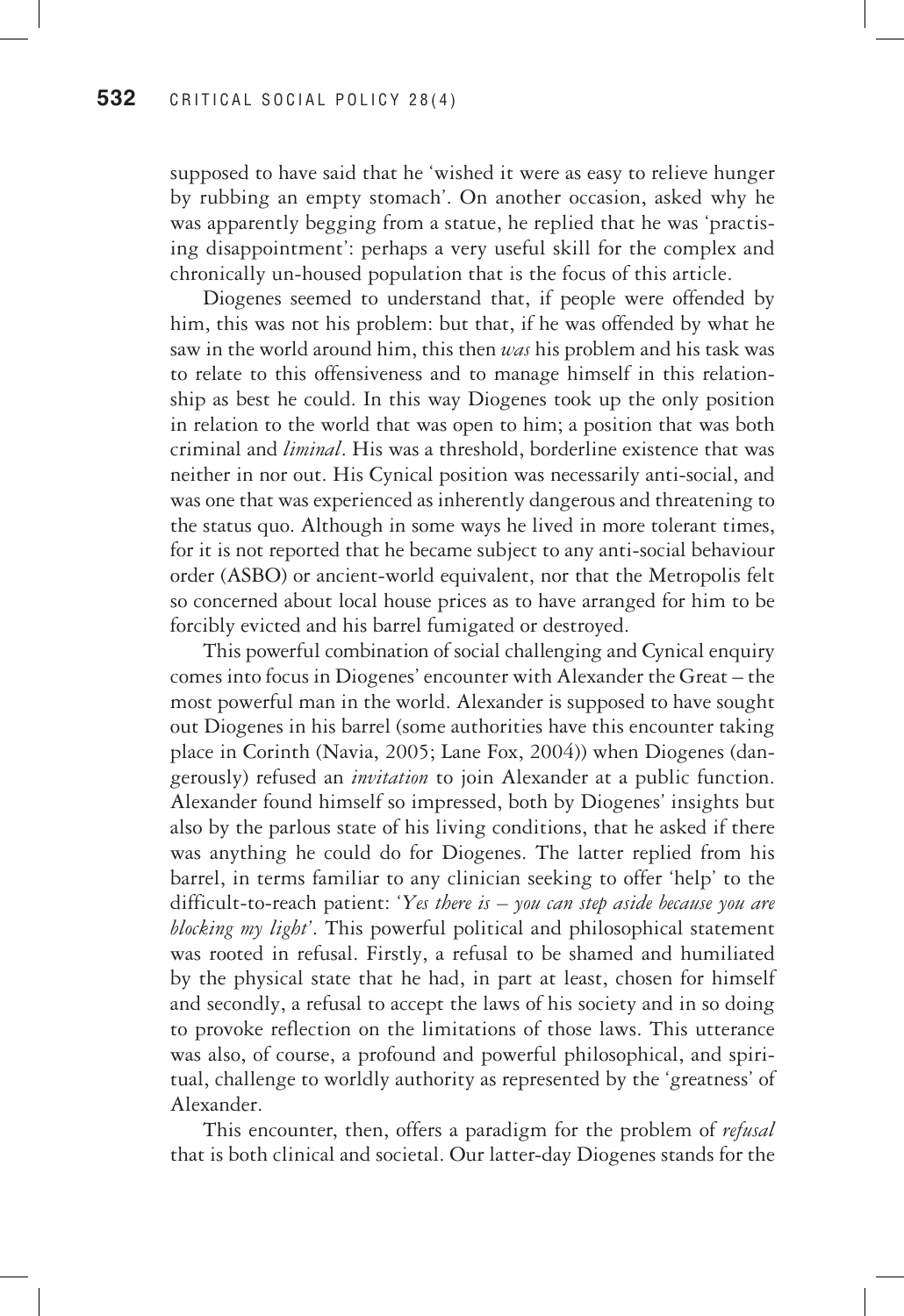socially excluded: the homeless, the truants, the anorexics, the addicted, the anti-social, the borderline and all others who in their 'un-housed' states of mind, literally and metaphorically, cannot be accommodated either in the formal structures of the social world or in the minds of its members; but who, unlike the historical Diogenes, cannot metabolize their experience and so cannot more articulately express their protest. Standing in relation to these latter-day Diogenes, Alexander comes to represent both the might and the impotence of the system of care and those charged with working within it. The question then is what becomes of us as practitioners, or for that matter as citizens, when our authority is disregarded. If we stand in Alexander's shoes, do we follow one impulse, to force Diogenes to emerge from his barrel and deal with the dangerous and endangered 'real world' – and to deal with it on our terms, not his? Alternatively, do we wash our hands of him; pass by on the other side and try to take no cognizance of him, beyond being mindful of our own personal safety, and leave him to freeze to death in a doorway?

## **Structural violence and the traumatizing organization**

We begin this section at a more macro level in which we examine the *ordinary* violence of societal projections into the homeless, the dangerous, the dispossessed and others 'on the outside' as explored by Gilligan (1996) who, using an epidemiological analogy in a study of violence in the US prison systems, describes *violence* as like a disease within which he makes a distinction between *structural* and behavioural violence. The latter, the interpersonal violence, the dis-ease of the individual, he sees as always taking place in the context of the former, i.e. within the formal structures, strictures and expectations of an infected and sick society from which the *deviant* or the *dispossessed* are excluded. Zizek pursues a very similar line in slightly different language, distinguishing 'subjective' violence, perpetrated by an identifiable individual, and objective 'systemic' violence, which he defines as 'the often catastrophic consequences of the smooth functioning of our economic and political systems' (2008: 1). For Zizek, systemic violence is the invisible background out of which an act of subjective violence emerges: his point being that if we were more mindful of the systemic violence, if it were more visible, we would then perhaps be less startled when the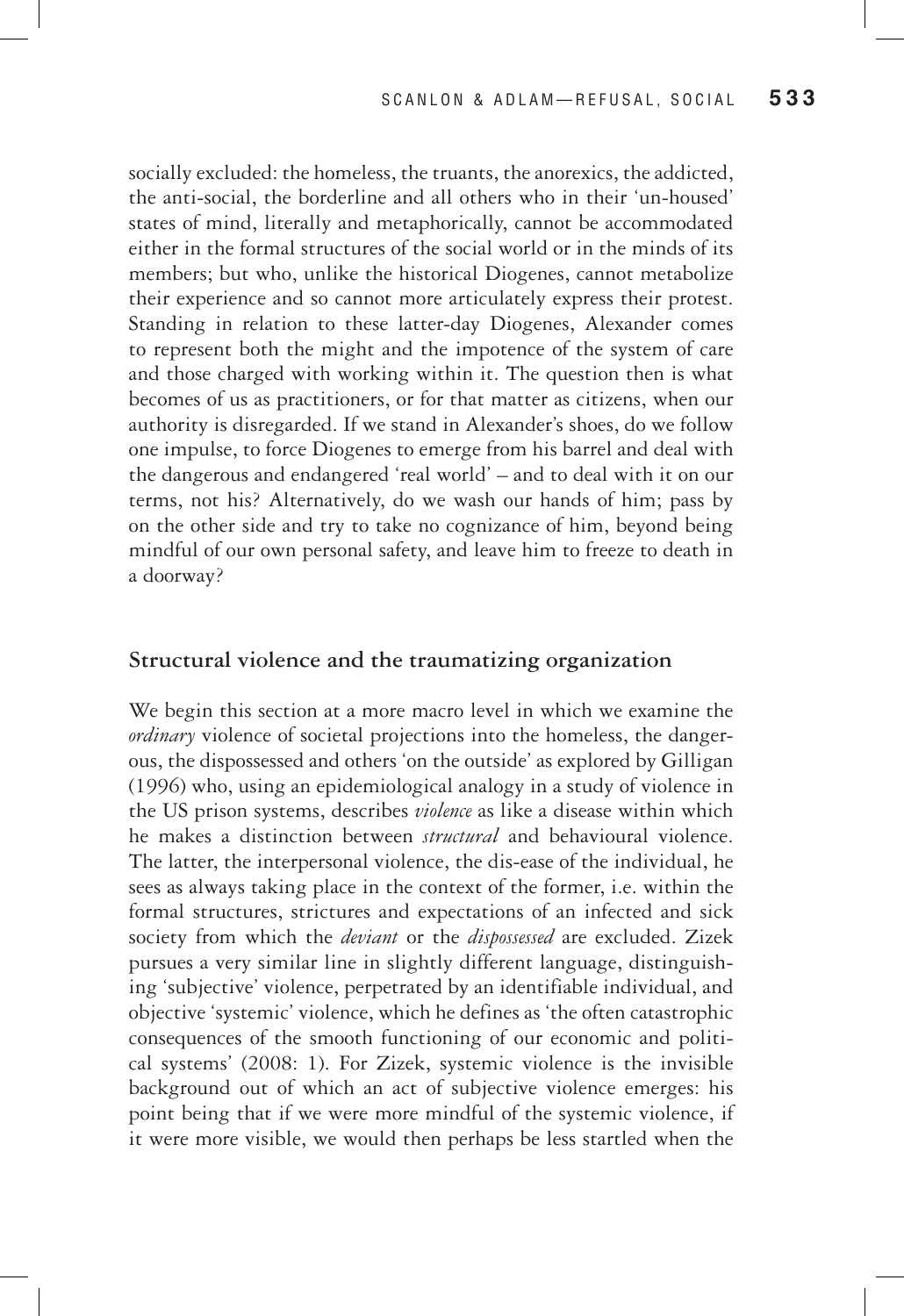subjective violence manifests itself. Subjective violence does not come out of 'thin air' – it only appears to.

Gilligan argues that societally we have a need for there to be victims of violence, power differentials and relative deprivation in order that 'we' can have a more secure sense of our own well-being in relation to 'them', the dis-eased. This ordinary violence, rooted in the humiliation inherent in the *relative* poverty of the dispossessed, is then perpetrated in the large groups and communities that we have co-constructed. We can only really then understand the reason for much behavioural and social violence by thinking how humiliating it is for people to live in *relative* poverty compared to their near neighbours. The envy and the shame born of such profound, yet relative, social disadvantage can be psychologically and emotionally crippling and the emergent violence is born of the experience of having been, and continuing to be, psychosocially violated. Gilligan maintains that it is impossible to understand individual acts of violence without understanding this relationship between the haves and the have-nots, or to understand violence and dangerousness except in terms of those who have previously experienced themselves as endangered and violated within a shameful, disrespectful and offensive society.

I have yet to see a serious act of violence that was not provoked by the experience of feeling shamed and humiliated, disrespected and ridiculed, and that did not represent the attempt to prevent or undo this 'loss of face' no matter how severe the punishment . . . (Gilligan, 1996: 110)

Declerk (2006a) in his work with the homeless of Paris makes a similar point when he states that the plight of the homeless is compounded by the insidious sadism of a society that needs to punish those who live on the fringes and so ensures that health and welfare provision will always remain structurally inadequate. More directly he suggests that this is so because we hate them, and we hate them because they refuse and in their refusal are experienced as mocking everything that the mainstream of society holds dear: hope, self-betterment, personal relationships, procreation, bringing up children, and even simply getting up in the morning. They are dirty, smelly, incontinent, and unsociable, and as such are an insult to our aspirations and our narcissism (Declerk, 2006a: 163).

Jordan (1996) addresses the problem of social exclusion from a socio-economic perspective but reaches broadly similar conclusions. His starting point is to observe that though individuals are at their most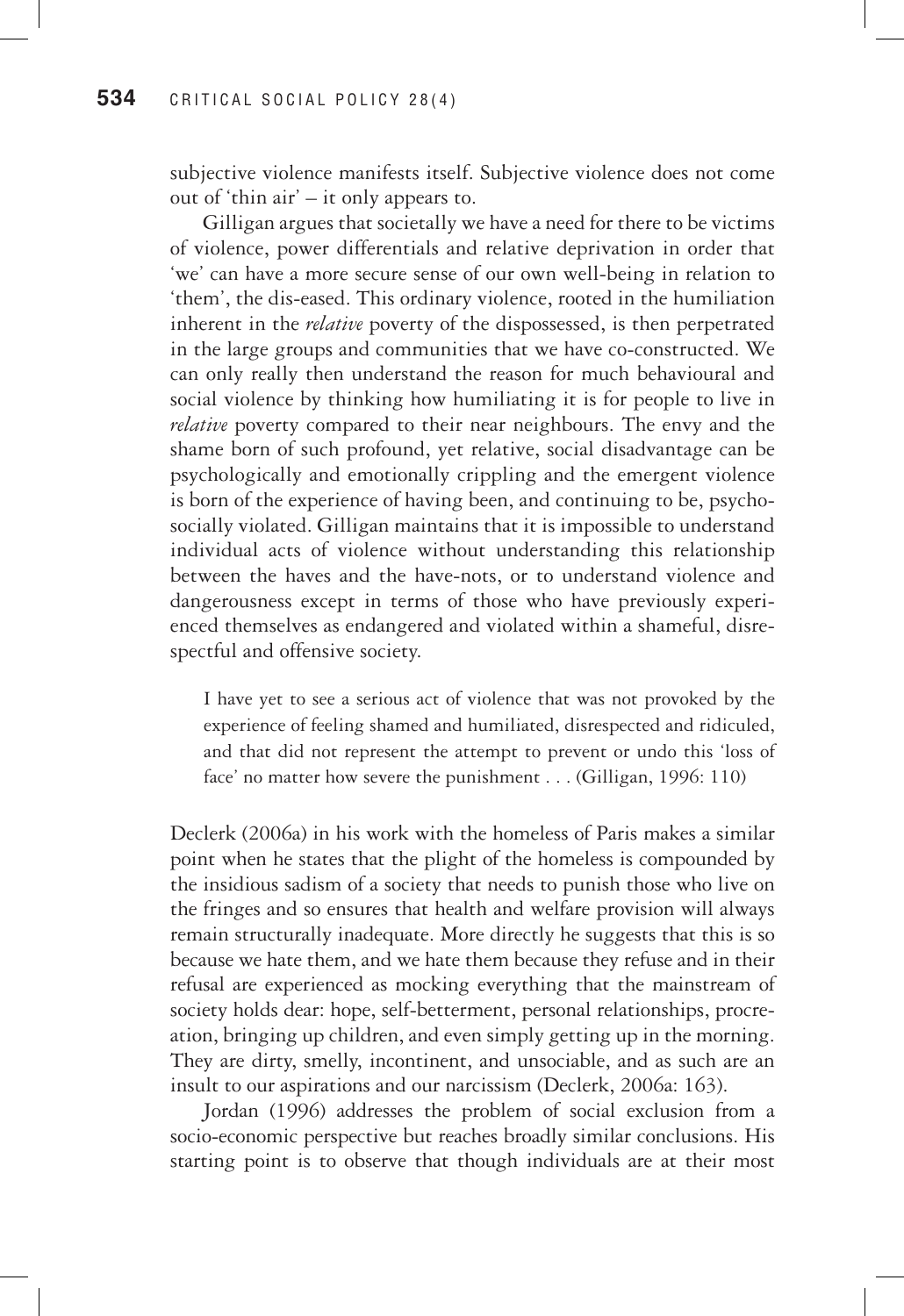vulnerable when they have fewest personal capacities and social resources they are, nonetheless, able to manage themselves and participate usefully in a society that is prepared to invest in a desire to offer them effective protection and meaningful opportunities to participate. Jordan considers the deterioration of living standards of the poorest members of society to be inextricably linked to the unwillingness of anti-democratic, exclusive groups, comprising the included members of society, to collaborate with other groups to share wealth. The consequences of relative psychosocial deprivation and social exclusion have been observed by Felitti et al. (1998), who as part of their ongoing epidemiological studies in the US have clearly shown that a whole range of *adverse childhood experiences* have serious and far-reaching consequences for subsequent levels of adult general health – including a significant reduction in life expectancy. Charlesworth et al. (2004), in their epidemiological review of poverty related health problems, social exclusion and aggrieved states of minds in the UK, similarly conclude that societies with larger income differentials are likely to have a larger burden of relative deprivation, a more hierarchical social structure and so place a greater burden on those that they describe as *living inferiority*.

Our attention is thus drawn not simply to the *un-housed*, the dangerous or the disordered mind in itself but to the relationship between these dis-membered individuals and other *normal* members of a society who consider the differentials *between* the rich and the poor, the haves and the have-nots, the housed and the un-housed, to be normative and acceptable. The social world so constructed is one of institutionalized and reciprocal humiliation and disrespect between the haves and the have-nots: each fearing the other and in their different ways inflicting violence one upon the other through violent action or impoverishing omission. As Zizek (2001: 59) notes, this violently excluding relationship problem is *perverse* in the precise Freudian sense of the term, in that *society* itself is responsible for the calamity against which it then offers itself as a remedy.

## **Disturbances of 'groupishness'**

The individual cannot help being a member of a group even if his membership of it consists in behaving in such a way as to give reality to the idea that he does not belong to a group at all. (Bion, 1961: 131)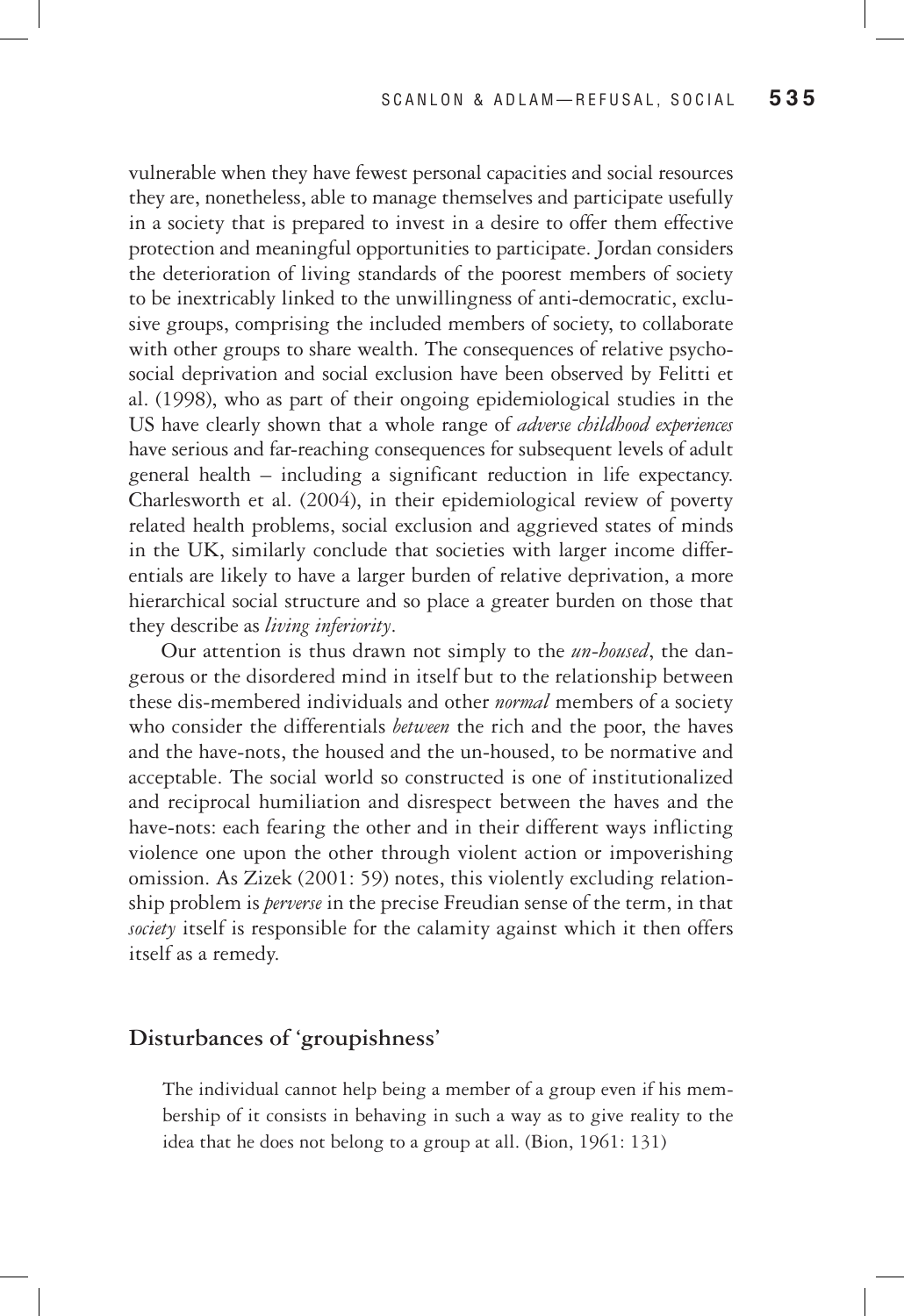The problem of the relationship between structural and cultural factors and the manifestation of individuals' distress is also at the heart of psychiatric classification systems – although this does not prevent modern alienists from making the individual responsible for this social *dis-ease*. For example, the *Diagnostic and Statistical Manual of Mental Disorders IV* (American Psychiatric Association, 1994: 685) defines personality disorder as 'an enduring pattern of inner experience and behaviour *that deviates markedly from the expectations of the individual's culture*' (our italic), thus making clear that such disorders *cannot* be understood except in relation to the group at the edge of which the individual finds himself.

Of course on the other side of this debased coin many in these overlapping categories of outsiders, labelled 'untreatable', 'unreachable' or 'unteachable' would also regard themselves as such; and so come to occupy the border-country of any organization which tries to help them. They would not readily see themselves as 'clients' or 'service users', still less 'patients' or 'consumers'. Giving up the terrible and painful grievance that is an expression of their refusal is the last thing that they are able to contemplate, because to do so would be to face the *unbearable* grief that underlies it. Steiner coined the term 'psychic retreat' to refer to ways in which we can all, at times of extremes of painful contact with the external world, withdraw into states of mind that are '. . . often experienced spatially as if they were places in which the patient could hide' (1993: xi). Armstrong (2005) developed this using an organizational analogy in his exploration of the ways in which aggrieved persons, at times of difficulty, withdraw and refuse to take up their proper role and appropriate authority in organizations and in the social world. In our use of the paradigm of Diogenes' *barrel* we suggest that there are many and varied psychosocial equivalences that are exactly such *places* for people whose experience is one of actual humiliation and social exclusion. These *places* and *appointments* are made because such people do not yet have the capacity to communicate their disappointment more articulately and, because *we* for our part do not yet have the capacity to understand their offensiveness and refusal as both a cryptic and a straightforward publication of distress, disturbance, disaffection and psychosocial dis-memberment.

So from their barrels they refuse to comply with related expectations about how they should present their complaints, and in so doing thwart others' attempts to assume the role of carer (Parsons, 1951; Norton, 1996; Hinshelwood, 1999; Adshead, 2001). Such people are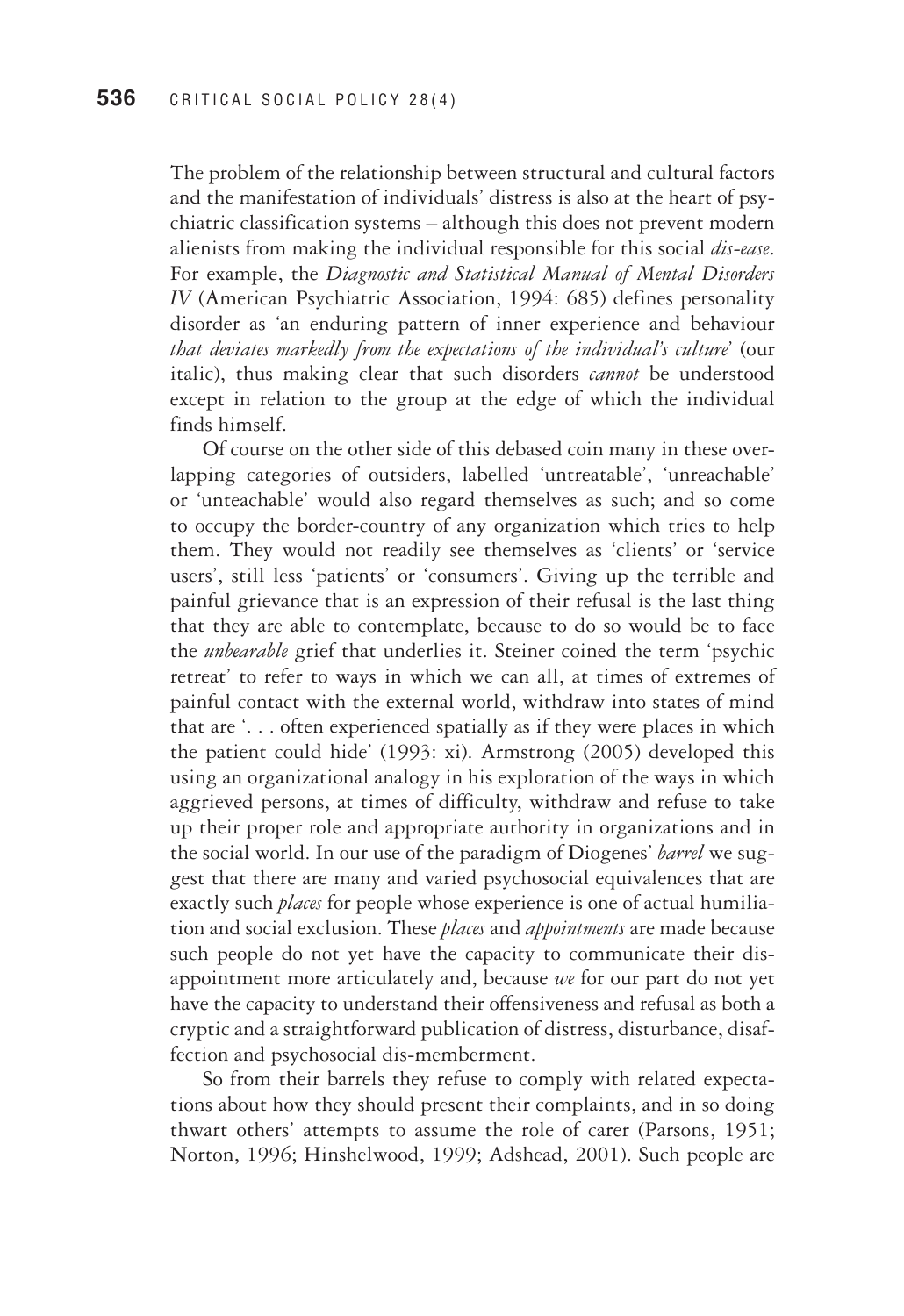caught between Scylla and Charybdis, and, like Groucho Marx, would not be a member of any club that would offer them membership. Of course, like for Groucho Marx, it is perhaps also the case that the *club* that they are invited to join is one which has already ruled against them on the basis of their intrinsic unacceptability and so represents an implicit, if not an explicit, threat to their identity and continuing existence. In Groucho Marx's case it has been suggested that his comment, although very funny, was also a deadly serious *avoidance* of a question about why he had resigned his membership of a club that he came to believe had had a tacit constitution prohibiting the admission of Jews.

In our own work with a wide range of services seeking to manage or to treat 'anti-social' persons our observations have been that, as a result of complex splitting processes that parallel and reflect the societal attitude highlighted above, teams working with these problems find themselves torn between opposing and oscillating impulses (Gabbard and Wilkinson, 1994; Hopper, 2003; Scanlon and Adlam, 2006, 2008b). From a more sociological perspective, both Young (1999) and Bauman (2000) examine parallel social dynamics, using Lévi-Strauss' metaphorical attempts to categorize 'otherness' into two fundamental types of response: the 'anthropoemic', meaning the 'vomiting out' of difference, washing our hands of the excluded; and the 'anthropophagic', the abolition of difference through ingesting, devouring and coercively assimilating. In our use of this metaphor we would like to suggest that one response to the dis-membered is to force or coerce them out of their places of refuge and into a *proper accommodation* but that this response *oscillates* with an opposite desire to wash one's hands of them and leave them out in the cold. In the former case, in which there is often a perceived threat to society (us) from 'them', the anthropophagic response includes an over-use of statutory powers, such as mental health legislation, 'preventative detention' and criminal justice disposal – whilst the latter, more anthropoemic response, is often associated with an underuse of such powers, such that men and women who are little or no threat to 'us' are left uncared for and the real and present danger that they present to themselves goes seemingly unnoticed. They are left out in the cold until the violence that is at the heart of their attacks upon themselves is eventually turned outwards, or until they are forced out of their barrels and into what they may experience as a more or less empty conformity – or until they die.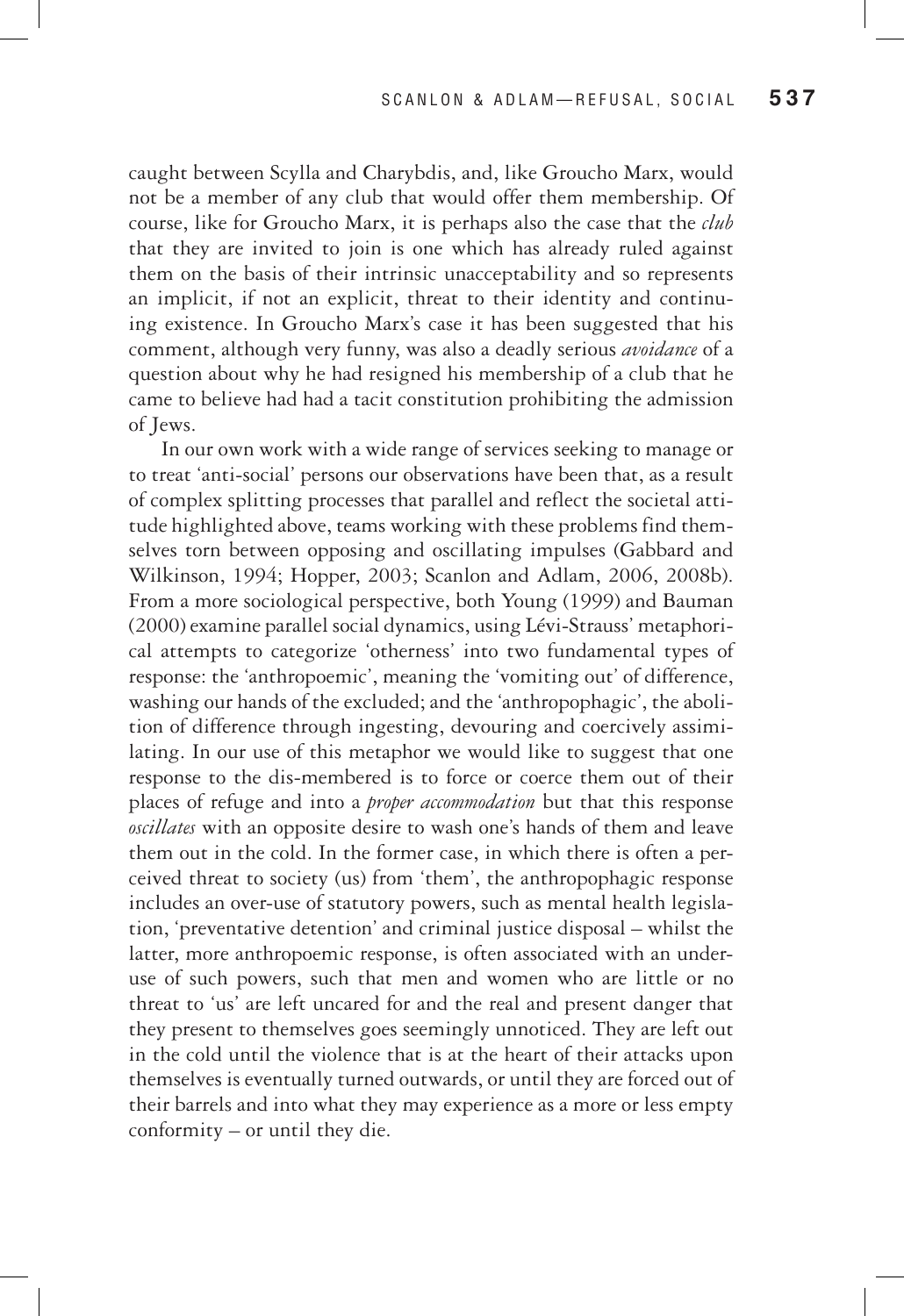## **Intentionality and treatability**

. . . the sufferer who frustrates a keen therapist [*sic*] by failing to improve is *always* [our italic] in danger of meeting primitive human behaviour disguised as treatment. (Main, 1957)

One powerful manifestation of the structural violence that is at the centre of these difficult relationships is the problematic phenomenological question of *intentionality*. A powerful *rational*, but ahistorical, voice within the wider social system complains that the individuals who refuse to be included are 'anti-social' and this comes to mean that they, like Diogenes, are believed to be holding *themselves* outside of the *normal* rules of society – and are doing so *intentionally*. The underpinning attitude is that if they were better able to apply their own conscious, cognitive functions to the problems that they face then they could include themselves. The fact that they do not do this must therefore mean that they are *choosing* to be outside and therefore we need not think about their needs and instead need only address ourselves to their perceived nuisance and offensiveness.

There are many examples from our experiences of this theory in action. In the United Kingdom, persons found to have made themselves 'intentionally homeless' are denied housing. Similarly, a troubled and troublesome tenant in a supported housing project is deemed to have *deliberately* broken the rules and so is 'asked to leave'. In the education system perhaps the greatest challenge is how to deliver normative education to those who stand outside such norms and maintain there is nothing of value to be learned (Cooper, 2001; Maher, 2003). Anti-social behaviour orders (ASBOs) are increasingly being used to *criminalize* those individuals (often the very same young men who 'refused' education) whose vulnerability and sense of social exclusion results in them feeling that they have nothing to gain by 'joining in' (Scourfield and Drakeford, 2002; Declerk, 2006b). At a more macro-political level the same dynamic is also currently being played out with asylum seekers and economic migrants across the world that face ever more complex and arduous scrutiny to determine whether or not, for whatever reasons, they have deliberately rendered themselves stateless. In the politics of the body, too, a similar scrutiny is intensifying from parts of a health care system which seeks to deny physical health care to the obese, to smokers and others who are 'unfit' because their very real illnesses are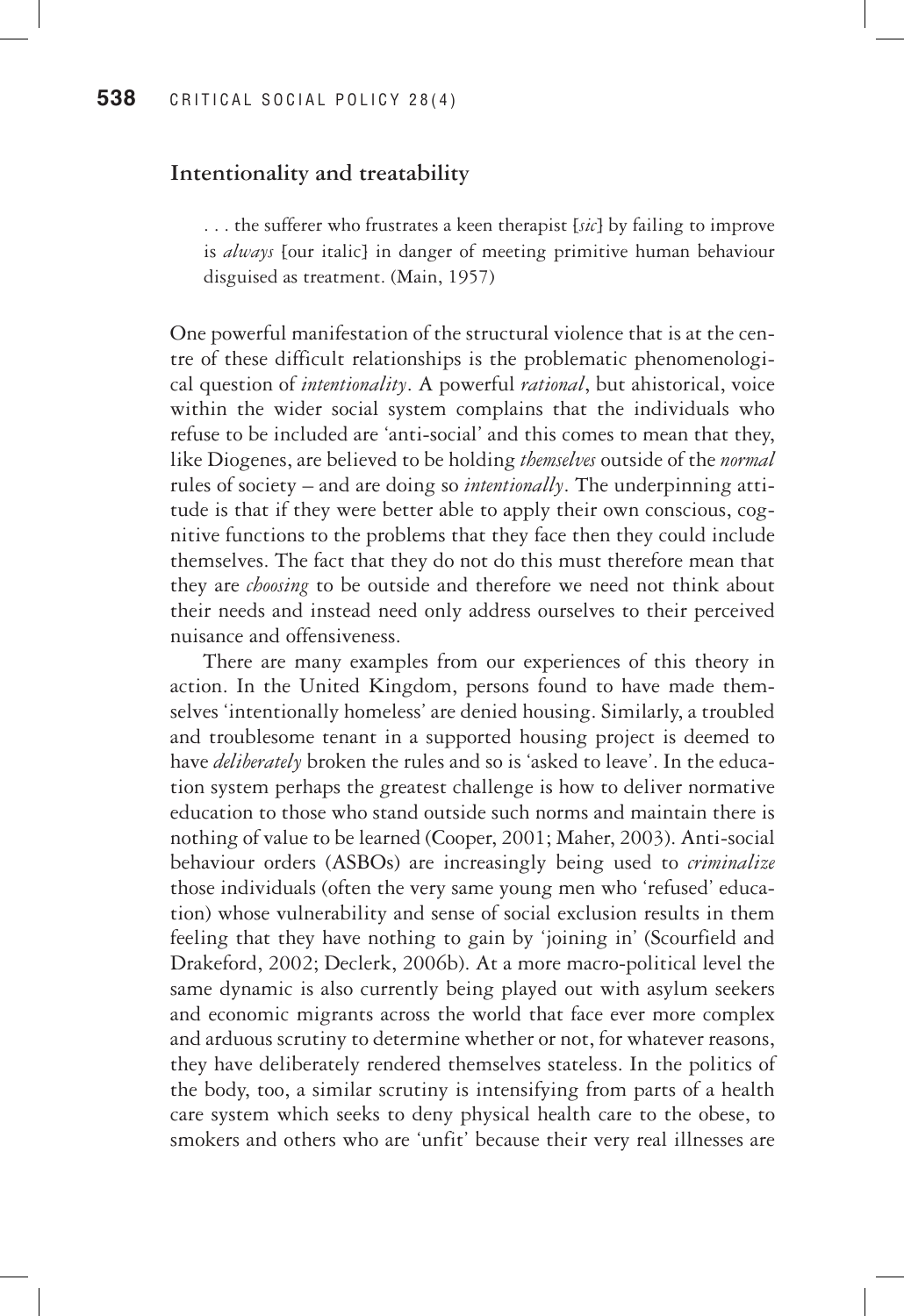seen as resulting from a lack of will power, greed or laziness, rather than unhappiness, social exclusion, psychological dependency or some other psychosocial *dis-ease*.

Also in the UK a recent government expert advisory committee found, yet again, that so-called *personality disordered* people are often denied services because the self-harm, and/or violence, and/or selfneglect with which they present is held to be *intentional* – with the implication that they could and, therefore should, stop being *offensive* (Department of Health, 2003). The consequence for these people of society's widespread difficulty with accepting unconscious motivation is that, out of a sense of violent desperation, those thus excluded may then go on actually to offend against others, or to harm themselves. There is also ample documented evidence that when they do receive 'health care' interventions these can often appear more like 'revenge' or 'retaliation' or, at the very least, prejudice and discrimination meted out by practitioners who have become, at best unwitting arbiters of 'social worth', and at worst agents of social control acting out society's unconscious hatred of 'them' (Roth, 1972; Stockwell, 1974; Jeffrey, 1979; Kelly and May, 1982; Lewis and Appleby, 1988; Department of Health, 1999; Norton and Dolan, 1995; Johnson and Webb, 1995; Declerk, 2006a, 2006b; inter alia).

#### **The violent response**

The excluded people whose plight we are concerned to highlight are those whose *shame* is that they have become psychosocially *dis-membered*  and *un-housed* as a result of the complex reciprocal relationship played out between 'us' and 'them' within the psychosocial organizations that are 'our' families, communities and societies. As a result of the emergent unbearable states of mind, 'they' then become actually homeless, really dangerous and truly disorderly. It is not surprising then that 'they' so often present as being both literally and metaphorically 'scared out of their skins', 'at their wits' end', 'out of their minds' and 'beside themselves' with the *heaviness* of unbearable being. Set in this context it is not too difficult to understand why, in these violated, violent and un-housed states of mind, some, in their desire to be inside, find themselves seeking literally to 'un-house' others through burglary, robbery or arson and to dis-member others through violent assault, rape and murder.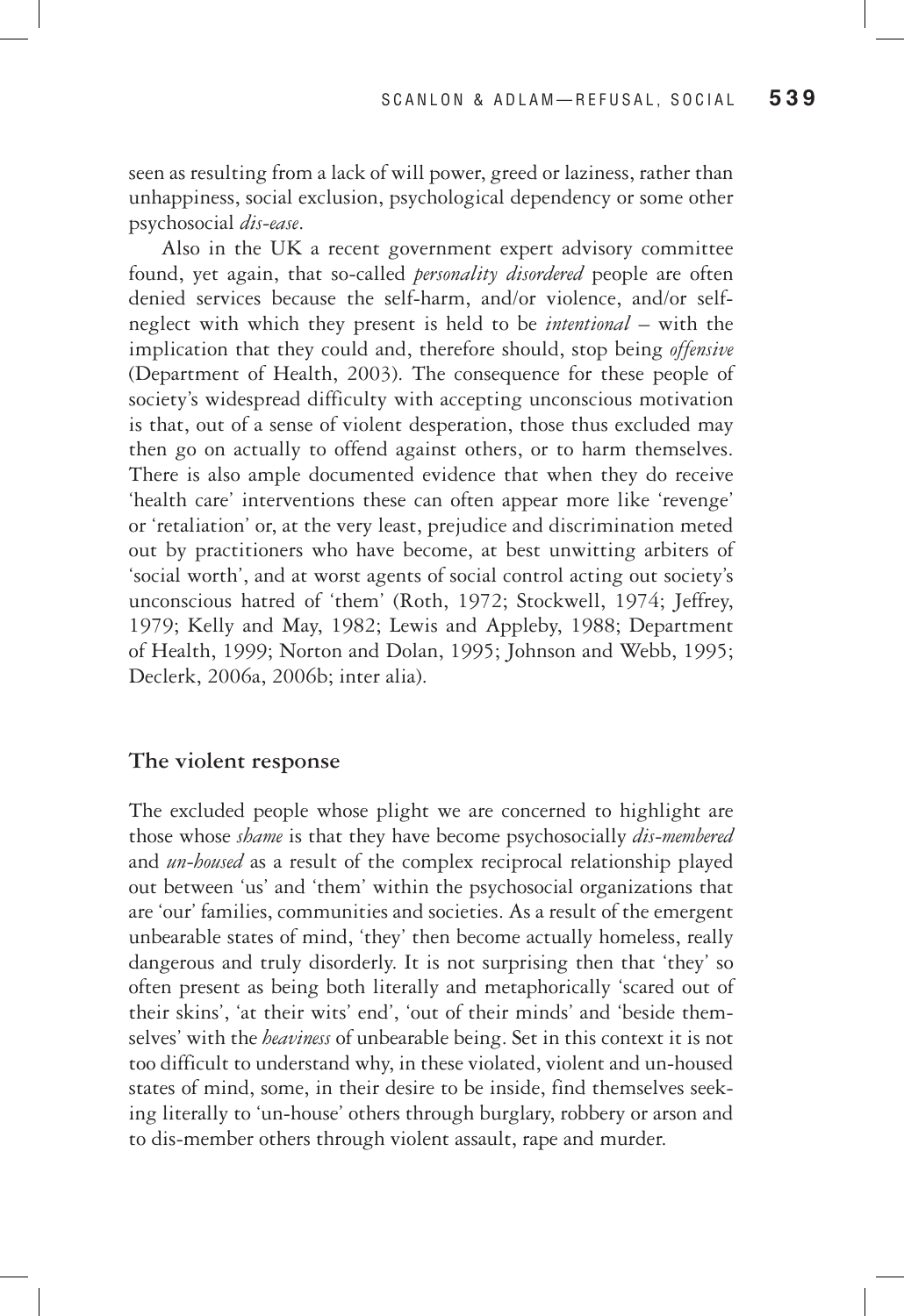In seeking to get inside in this way a paradox also obtains: because in forcing their way in so violently, they will usually find that there is no longer an 'inside' that can hold them; the urge to get inside becomes then even more urgent and the cycle is perpetuated. Indeed, many writers have pointed towards these patterns of relating, and the societal response to them, as being a major factor in much recidivistic offending as well as fuelling a whole range of addictive and perverse self-harming and suicidal action when such persons become the prey of their own violent and sadistic internal saboteurs. However, in another sense this cycle of violence and perversity can be understood as an expression of longing for a safe space that could survive the attack and contain their rage and the corresponding hope that these violent impulses can be held and contained and/or otherwise controlled (Cordess and Cox, 1996; Morgan and Ruszczynski, 2007).

Rather than being seen as traumatized through shaming experiences of poverty, deprivation, neglect, and abuse, their *anti-social* stance is construed to be delinquent, deviant or offensive (Gilligan, 1996; Zizek, 2001, 2008; Declerk, 2006a, 2006b). In the face of this presentation the impulsive societal and institutional response, which operates both defensively and offensively, oscillates between opposing and irreconcilable impulses to 'lock 'em in', 'lock 'em out', 'throw 'em out' or 'lock 'em up'. One example of a social response to one manifestation of this psychic threat, highlighted by Cooper and Lousada (2005), is a recent decision taken by the UK Home Office to spend £25 million on a new perimeter wall for a Special High Security Mental Hospital, despite the fact that no-one had ever escaped through the extensive and elaborate security system that already existed. Another example, of an even more sinister attempt to permanently remove the unwanted was described by Evans (2003) in her study of anti-paedophile vigilante action in an English town, which in microcosm carried all the hallmarks of mobilization of particular persecutory and annihilatory anxieties that, on the global scale, has given rise to the sort of 'anthropoemic' ethnic cleansing that has been described by Zizek (2001) and Volkan (2002, 2004). Alternatively, in a curious reversal, we would observe the increasing tendency of those of us with 'homes', literally and metaphorically, to lock *ourselves* into so-called gated communities, with ever more heavily guarded perimeters, in the ultimately futile pursuit of a much wishedfor peaceful unconsciousness; as we sleep safely in the *alarmed* houses that we 'hole up' in, on the other side of the ever-higher walls that we construct to protect 'us' from 'them'.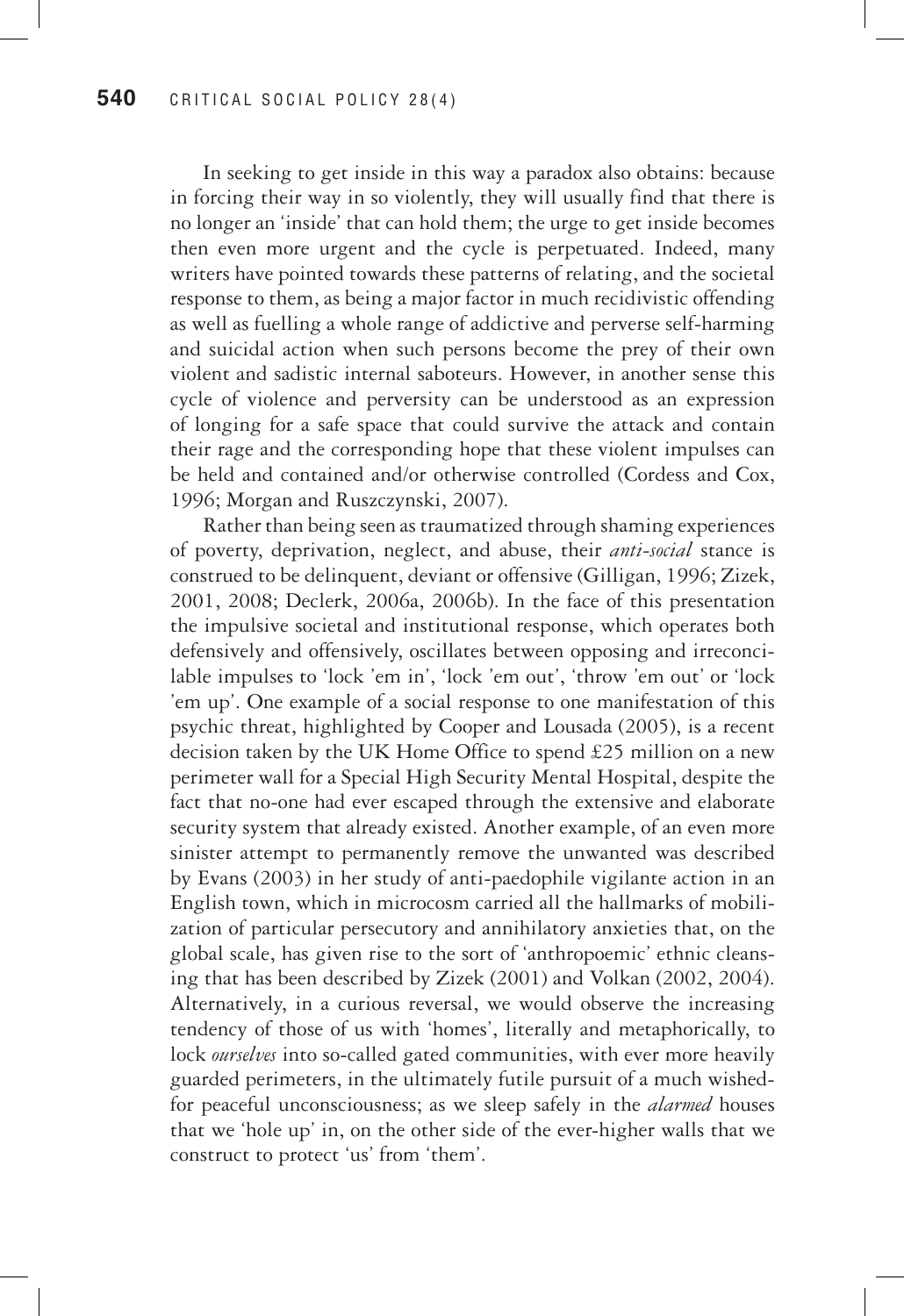Given the power and pervasiveness of these psychosocial dynamics it should not be surprising that societal institutions and systems of care, far too often, thoughtlessly mirror wider social prejudices in establishing ever more elaborate ways of excluding such people from our services and from our minds, rather than, like Diogenes, hold up the mirror to reflect these prejudices back to wider society. Societal institutions struggle to understand the needs of 'outsiders' *and* their own need for there to be such outsiders, because concepts like 'cultural integration', 'successful resettlement', 'safe and secure disposal', 'treatment and rehabilitation', 'proper accommodation' and other ideas about what constitutes a positive outcome are predicated upon the *workers'* experiences, of what 'housed' and 'secure' states of mind might be, rather than any more meaningful inquiry into what the would-be–won't-be client might actually understand by *feeling safe*. The problem for the worker is that such un-housedness, insecurity and nihilism cannot be split off and got rid of precisely because there are parts of *all* our minds that remain insecure, un-housed and intensely fearful (Foster and Roberts, 1998).

## **On forgetting and psychosocial re-membering . . .?**

. . . The best lack all conviction, while the worst

Are full of passionate intensity. . . .(W. B. Yeats, *The Second Coming*)

Individual workers, teams and organizations working with these dynamics inevitably find themselves caught up in related states of un-housedness or *incohesion* (Hopper, 2003). Some come to experience themselves as atomized, monadic, increasingly distanced and alienated within themselves and from their colleagues and from their clients – what Hopper (2003) describes as *aggregated* states of mind. Others come to experience themselves as in something like what Rosenfeld (1971) described as a gang-like, or what Hopper (2003) describes as massified states of mind, within which there is quasi-morale and a false sense that their work task is to direct their shared hostility against an external enemy. Each of these positions involves a mirroring of different aspects both of the divided experience of the clients' fractured and fragmented experience of themselves and of the split nature of the organization within which the worker and would-be client encounter each other. The more the 'difficult' would-be–won't-be client refuses the invitation to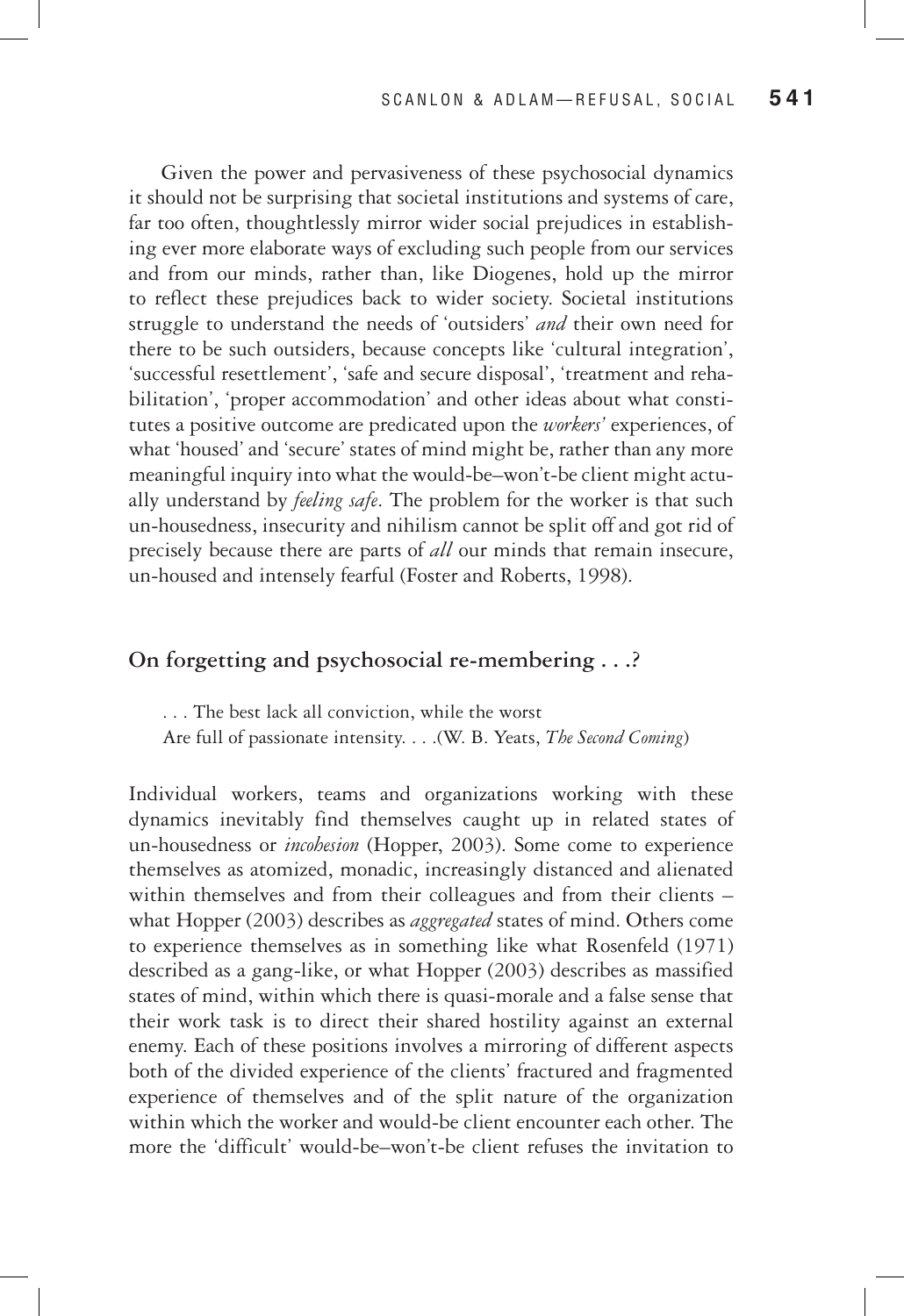take them, or to put them, 'inside' (which, of course is also a euphemism for being in prison), the greater the pressure on the individual isolated worker or team. A sort of dance is set up, in which the lead is constantly moving back and forth across a boundary characterized by the oscillating 'desire' of the worker(s) and client(s) respectively. The possibility of a more empathic understanding is very easily replaced by the workers' constant *unconscious* attempts to defend themselves and/or each other against the anxiety that emerges in the face of this refusal. As the irresistible force meets the immovable object, the *organization* that was established to house and re-member traumatized and dis-membered people with un-housed minds becomes itself a traumatized organization employing the *services* of dis-membered staff in correspondingly un-housed states of mind. This traumatized organization is itself a mirror image of its relationship to the dangerous and endangered social world, within which it becomes increasingly poorly accommodated and from which it becomes increasingly dis-membered (Hopper, 2003).

In this dangerous and endangered state, the kinds of group activities – staff meetings, supervision, training etc. – that would usually provide staff members with a sense of cohesion and personal identity become a source of tension and those roles such as management, supervision or consultancy whose functions are associated with these tasks are attacked or avoided. In this state, any sharing of workers' *experiential* understanding of the pain of 'the would-be–won't-be client' is denied – as both clients and staff teams adopt an *unconscious* but secretly shared 'basic assumption' state of mind (Bion, 1961; Hopper, 2003) that could be defined as the pursuit of a state in which all *knowledge* of all *distress* and *dis-ease* is to be *dis-membered* from the body of experience. In our experience the un-coupled hostility then either is channelled into a spuriously gratifying fight with 'the establishment', or, more worryingly still, is inflicted upon vulnerable people in ways outlined above. Either way, instead of re-membering [sic] the trauma and pain inherent in the refusal and its own disturbed relationship to it, the organization-as-a-whole finds itself only able to accommodate a problematic *identification* with or *detachment* from the plight of the socially excluded.

Some workers or teams, identified with *passionate intensity*, come to see themselves as 'lean and mean' and become cast in the role of the hero, doing a dirty job under difficult circumstances in order to clean up somebody else's mess. On the other hand, detached others feeling caught between the behavioural violence of clients and the *structural* violence of a wider establishment which doesn't care for them, end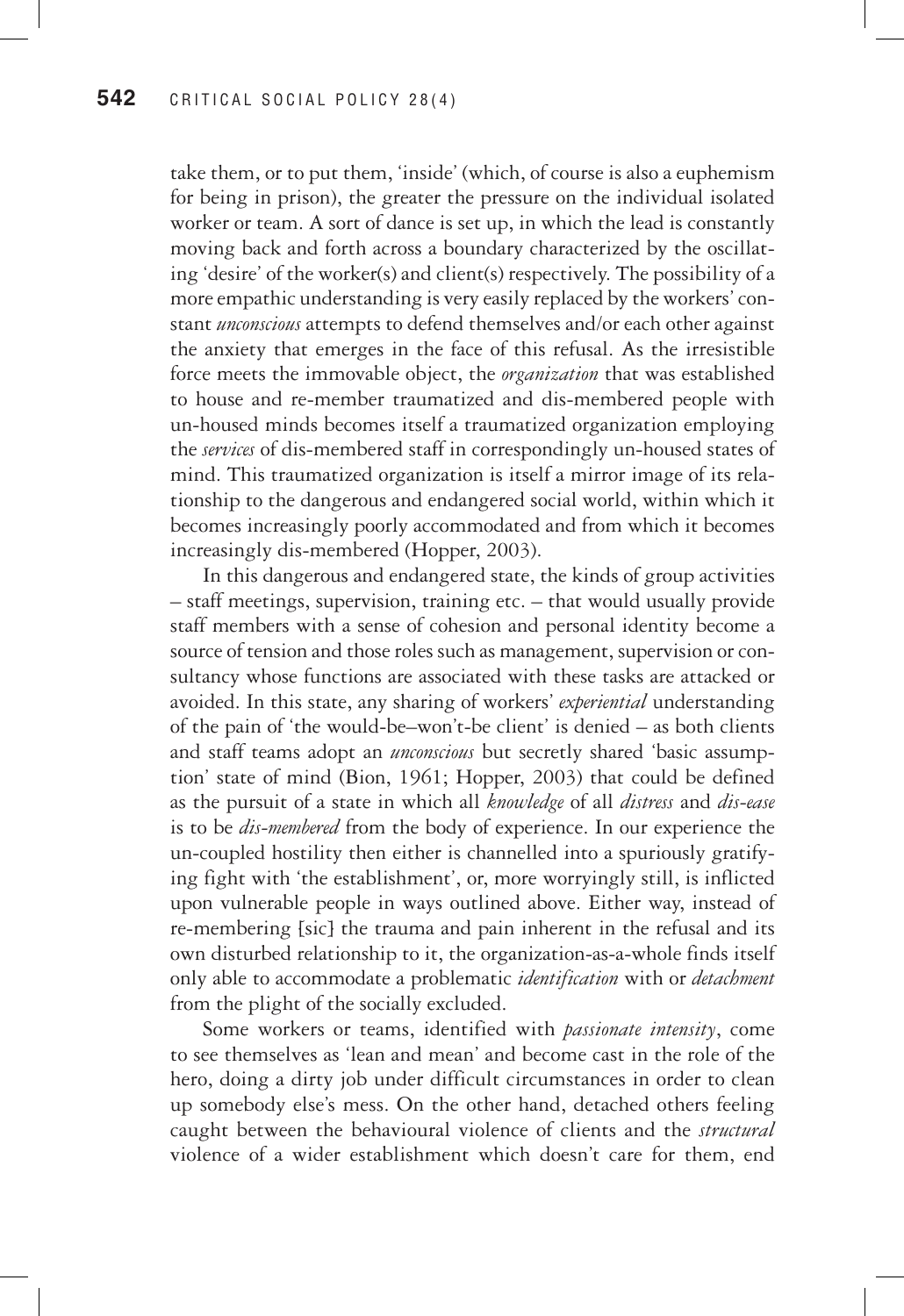up *lacking conviction* (Adlam and Scanlon, 2005; Scanlon and Adlam, 2008a). Zizek (2008: 74) also borrows from Yeats to examine the political debate across a split between what he refers to as the 'anaemic liberals' who are lacking conviction and 'impassioned fundamentalists'. In our view, neither position is better or worse than the other; rather both are manifestations of the deeply divisive and profoundly painful splitting processes that lie at the heart of our troubled societies and institutions. One operational example of this dynamic that we have frequently encountered lies in the confusion between what are seen as 'rights' and 'responsibilities' of the workers and the clients respectively. On the one hand, there is an insistence that clients have a right to be seen regardless of how they behave, thus violating the rights of staff by threats and intimidation. On the other hand there are confused and confusing *zero tolerance* policies that expect the homeless, the dangerous and the disordered to respect the rights of the staff by behaving *responsibility* in order to be able to access help. Whilst usually played out between different agencies, often both these positions coexist within the same organizations, setting staff against each other, with the result that the split off and forgotten trauma of the clients is re-created and painfully re-played between different factions within the staff team(s).

In attempting to manage, supervise or consult to these problematic dynamic problems, we have invariably found ourselves facing corresponding and parallel dilemmas. Caught between Scylla and Charybdis, represented by respectively the *structural* violence of a system of care that *lacks conviction* and the *passionate intensity* of the staff team's identification with the *behavioural* violence of the would-be-won't–be clients, we then come under pressure to give up our own Cynical questioning and to accommodate the Cynical idea that 'the enemy', represented as either the client(s), or *the establishment*, or both, is 'without'. Whereas, if like Diogenes we can remain in our proper place, neither pulled in nor pushed out, we can then take up the challenge of fielding, metabolizing and reflecting back the hatred and anger that comes with that properly Cynical position. In other words when we are able to maintain a Cynical questioning of these taken-for-granted assumptions, there is the possibility for a more creative conversation or discourse.

However, in the absence of meaningful cohesion, these conversations cannot be had; the risk is that the grievance is then passed through the organization without being digested and is shovelled onwards and upwards into 'the system' (or downwards into retaliatory action against the aggrieved staff or the would-be–won't-be clients).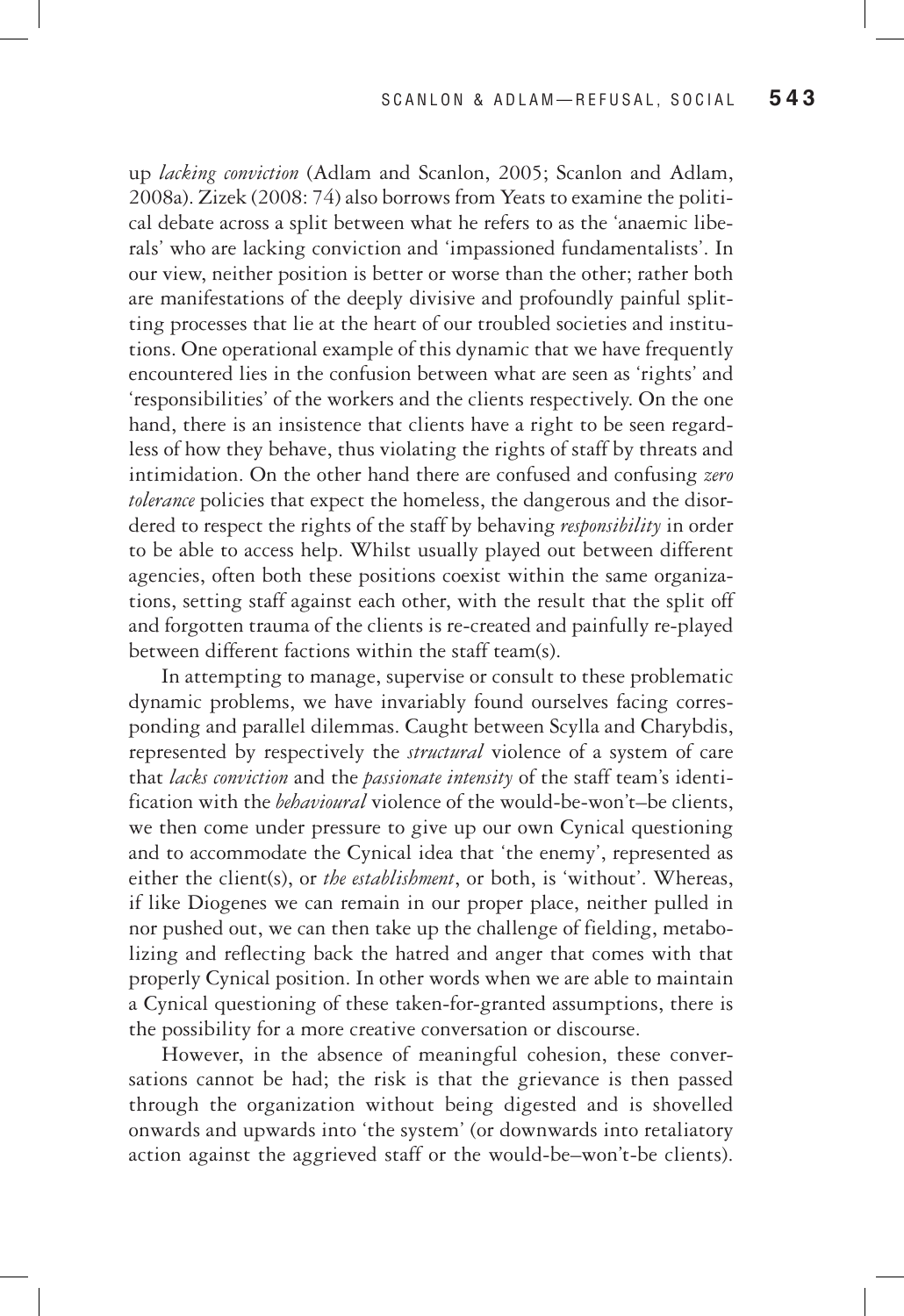The aggrieved service which complains to, or about, the system of care is then itself seen as *troublesome*, becomes '*damned by association*', *excluded* and told in so many words to get back to its barrel. And so at every level the dance continues – professional 'goods and services' are apparently exchanged but the net result is a *zero sum game* in which there is no movement and our social system, and its members, at every level, become more impoverished, more ashamed and consequently more aggrieved. At this point no matter who has ended up in which barrel, all have finally achieved the unconscious basic assumption objective of *forgetting* the painfulness associated with the traumas of the most vulnerable amongst us (Hopper, 2003). Of course, it is also at this point that serious (re-)enactments occur which cause very real offence, affront or injury to organization, manager, worker, client or citizen depending on who, in the wider scheme of things, has found themselves to be in the wrong place at the wrong time.

#### **Some concluding remarks**

In this paper we have outlined some of the dynamic processes emerging from working with difficult clients in difficult circumstances. We have suggested that it is very often the case that those people who refuse to be included are also those who present the greatest danger – usually to themselves, but also to others. Our observations have been that this situation is a reflection of a wider set of socio-economic, psychosocial and emotional problems which, in turn, mirror the normative values of a dangerous and endangered world within which it is acceptable and desirable for the rich to get richer whilst the poor get poorer.

We have suggested that ideas of psychic 'un-housedness' and psychosocial 'dis-memberment' might be useful ways of conceptualizing the presenting difficulties of these clients, as well as the complementary experiences of staff members working in these very difficult settings. We also have suggested that the capacity of any organization to offer a cohesive approach to care under such pressure is consequent upon the capacity of individual workers to become *members* of the teams, organizations and wider communities within which they themselves can feel *housed*, or at least think about the ways in which they remain un-housed, and within which they can establish formal ways of metabolizing their experience. Only then can we really begin the task of re-membering the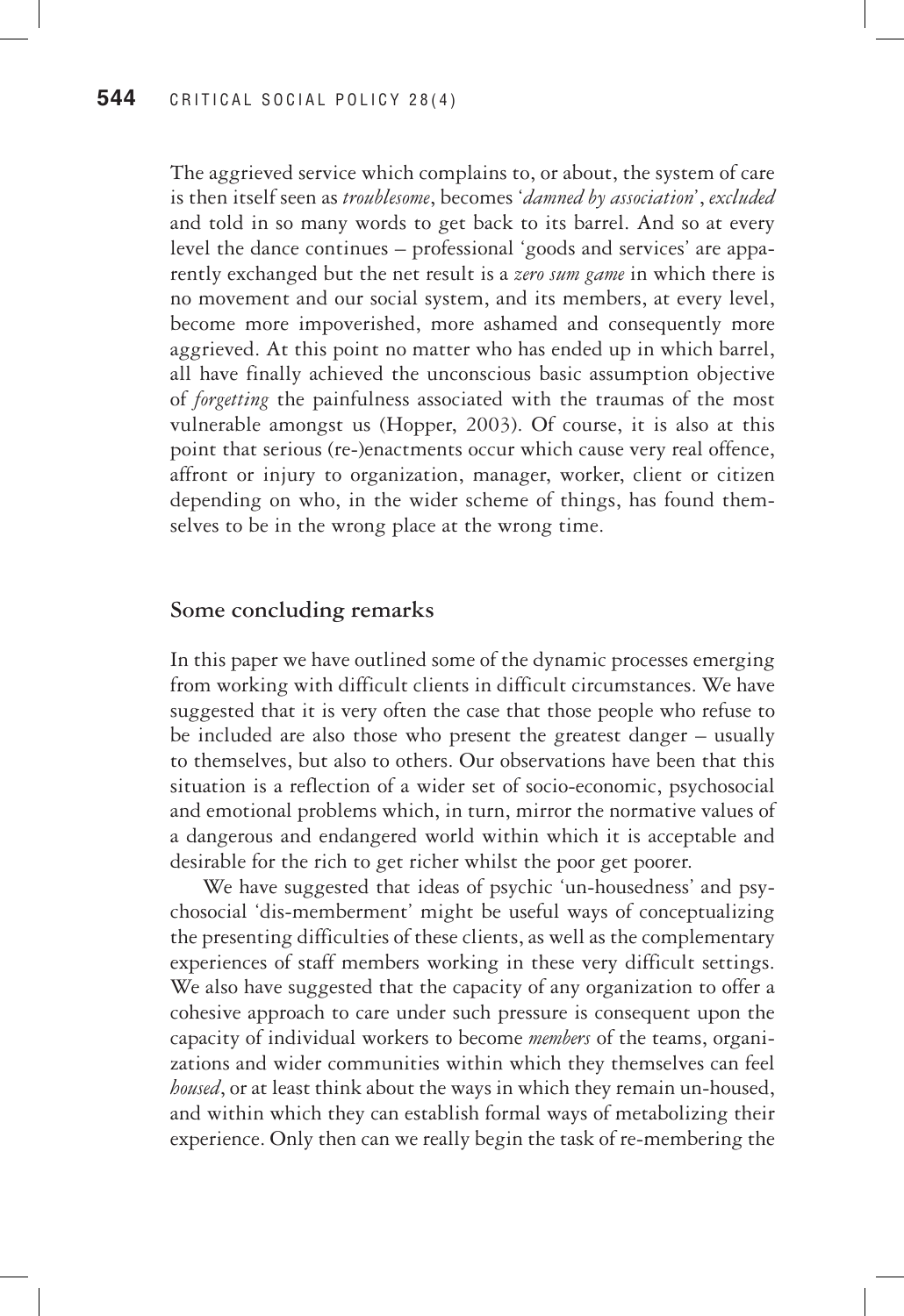traumatization at the heart of the types of human misery that we are seeking to describe and so think clearly about the proper *accommodation* of these problems, rather than submitting to the emotional and social desire to 'lock 'em in', 'lock 'em out', 'throw 'em out' or 'lock 'em up'.

Our plea is for greater tolerance, understanding and interest in the lives of those who, as a result of fearful refusal*,* have found themselves on the borderlines and liminal spaces of our deeply troubled society, and for a better informed debate between our systems of care and the wider social world about how to introduce the structural and cultural changes that will be necessary in order for us to relate meaningfully to some of the most vulnerable members of our community whether *we* – whoever and wherever we are – like it or not.

We do not underestimate the individual courage or the collective organization required to establish or maintain the type of *Cynical* enquiry that we are promoting here. Nor do we believe that such a position can be easily achieved by isolated practitioners or from anyone within any single academic discipline or community of practice. Rather we would like to promote a Diogenes paradigm from within which there may be the possibility of finding a way for us all to become members of a truly *Cynical* multidisciplinary, inter-professional and inter-agency psychosocial 'culture of inquiry' into the deeply traumatizing and excluding processes that have been the focus of this paper. Alexander the Great had sufficient authority and power that he could stand above and outside societal constraint and simply cut the Gordian knot (Lane Fox, 2004): it is given to us lesser mortals that we must endlessly strive to make sense of its complexities, but with little hope that we can ever entirely disentangle it. We hope that in offering our view from the practitioners' barrel, we may nonetheless have made some contribution to these conversations.

#### **Acknowledgements**

We are grateful to Professor Paul Hoggett, University of the West of England, Dr Earl Hopper and the Traumatised Organisations Study Group, Professor Mike Rustin and Dr David Jones, University of East London, David Armstrong, Tavistock Consultation Service, Vickie Copper, Sheffield Hallam University and the referees from Critical Social Policy for their encouragement in the development of our ideas.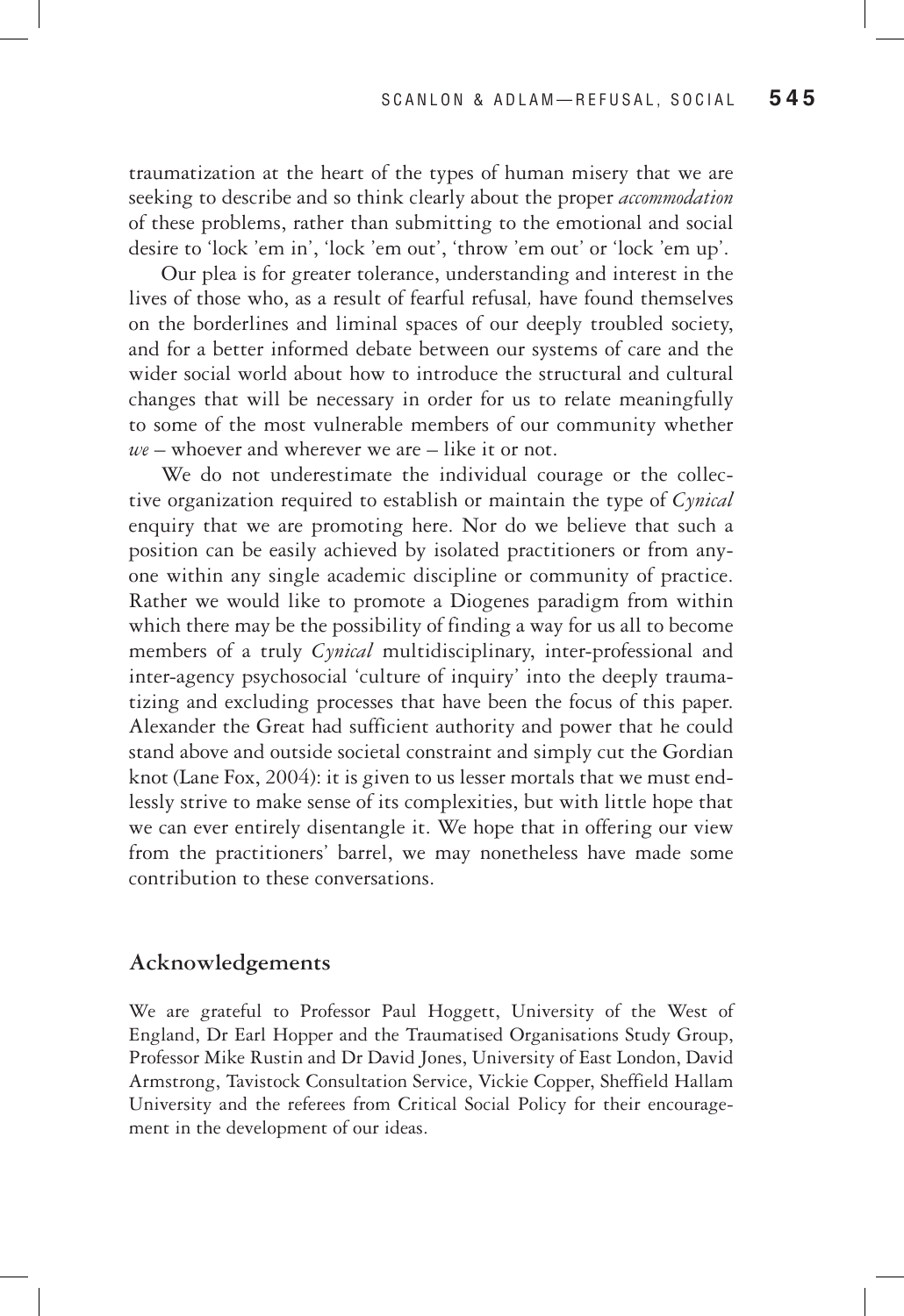## **References**

- Adlam, J. and Scanlon, C. (2005) 'Personality Disorder and Homelessness: Membership and "Unhoused Minds" in Forensic Settings', *Group Analysis* (Special Issue: Group Analysis in Forensic Settings) 38(3): 452–66.
- Adshead, G. (2001) 'Murmurs of Discontent: Treatment and Treatability of Personality Disorder', *Advances in Psychiatric Treatment* 7(6): 407–14.
- American Psychiatric Association (1994) *Diagnostic and Statistical Manual*, 4th edn. Washington: APA.
- Armstrong, D. (2005) *Organization in the Mind: Psychoanalysis, Group Relations and Organizational Consultancy*. London: Karnac.
- Bauman, Z. (2000) *Liquid Modernity*. Malden: Polity.
- Bion, W. (1961) *Experiences in Groups*. London: Routledge.
- Cabinet Office (2006) *Reaching Out: An Action Plan on Social Exclusion*. [http:// www.cabinetoffice.gov.uk/social\_exclusion\_task\_force/publications/ reaching out], accessed 28 February 2008.
- Charlesworth, S., Gilfillan, P. and Wilkinson, R. (2004) 'Living Inferiority', *British Medical Bulletin* 69: 49–60.
- Cooper, A. and Lousada, J. (2005) *Borderline Welfare: Feeling and Fear of Feeling in Modern Welfare*. London: Karnac.
- Cooper, P. (2001) *We Can Work it Out: Research into the Effectiveness of Alternatives to Mainstream Education for Children with SEBD*. London: Barnardos.
- Cordess, C. and Cox, M. (1996) *Forensic Psychotherapy: Crime, Psychodynamics and the Offender Patient*. London: Jessica Kingsley.
- Declerk, P. (2006a) 'On the Necessary Suffering of the Homeless', pp. 161–77 in R. Scholar (ed.) *Divided Cities: The Oxford Amnesty Lectures 2003*. Oxford: Oxford University Press.
- Declerk, P. (2006b) 'Oxonian Epilogue', pp. 209–15 in R. Scholar (ed.) *Divided Cities: The Oxford Amnesty Lectures 2003*. Oxford: Oxford University Press.
- Department for Communities and Local Government (1999) *Coming in from the Cold: The Government's Strategy on Rough Sleepers*. [http://www.communities. gov.uk/archived/general-content/housing/coming], accessed 28 April 2008.
- Department for Communities and Local Government (2003) *Supporting People*. [http://www.communities.gov.uk/housing/housingmanagementcare/ supportingpeople], accessed 28 April 2008.
- Department for Communities and Local Government (2008) *Rough Sleeping 10 Years On: From the Streets to Independent Living*. [http://www.communities. gov.uk/publications/housing/roughsleeping/discussion], accessed 28 April 2008.
- Department of Health (1999) *Report of the Committee of Inquiry into the Personality Disorder Unit, Ashworth Special Hospital*. London: TSO.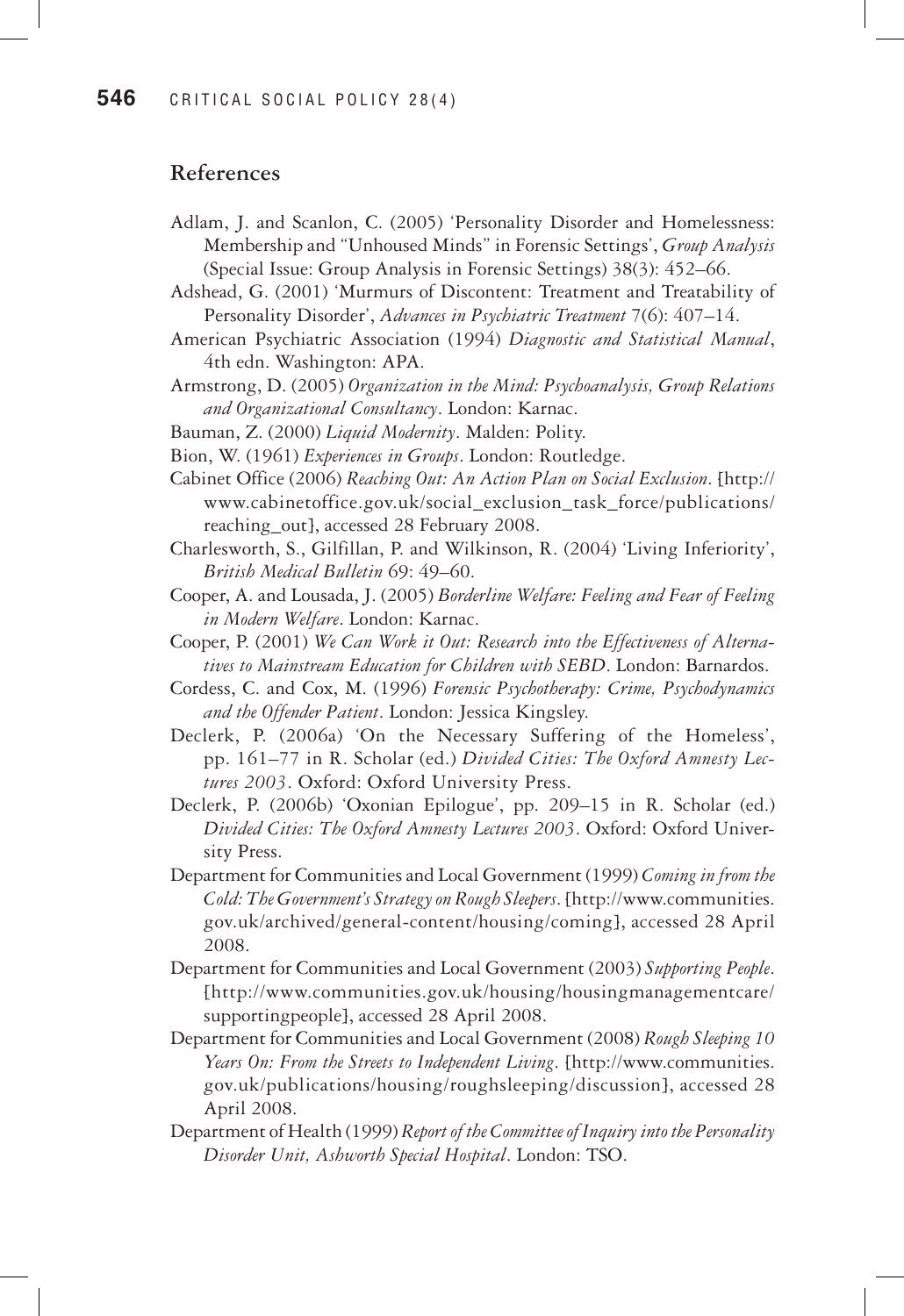- Department of Health (2003) *Personality Disorder: No Longer a Diagnosis of Exclusion. Policy Implementation Guidance for the Development of Services for People with Personality Disorder*. London: National Institute for Mental Health for England. [http://www.nimhe.org.uk], accessed 28 February 2008.
- Evans, J. (2003) 'Vigilance and Vigilantes: Thinking Psychoanalytically about Anti-paedophile Action', *Theoretical Criminology* 7(2): 163–89.
- Felitti, V. J., Anda, R. F., Nordenberg, D., Williamson, D. F., Spitz, A. M., Edwards, V., Koss, M. P. and Marks, J. S. (1998) 'Relationship of Childhood Abuse and Household Dysfunction to Many of the Leading Causes of Death in Adults: The Adverse Childhood Experiences (ACE) Study', *American Journal of Preventine Medicine* 14(4): 245–58.
- Foster, A. and Roberts, V. (1998) '"Not in My Back Yard": The Psychosocial Reality of Community Care', pp. 27–37 in A. Foster and V. Roberts (eds) *Managing Mental Health in the Community: Chaos and Containment*. London: Routledge.
- Gabbard, G. and Wilkinson, S. (1994) *Management of Counter-transference with Borderline Patients*. Washington DC: American Psychiatric Publishing.
- Gilligan, J. (1996) *Violence: Reflections on our Deadliest Epidemic*. London: Jessica Kingsley.
- Hinshelwood, R. D. (1999) 'The Difficult Patient', *British Journal of Psychiatry* 174: 187–90.
- Home Office and Department of Health (1999) 'Managing Dangerous People with Severe Personality Disorder: Proposals for Policy Development'. [http://www.homeoffice.gov.uk/documents/cons-1999-personalitydisorder], accessed 28 April 2008.
- Hopper, E. (2003) *Traumatic Experience in the Unconscious Life of Groups. The Fourth Basic Assumption: Incohesion: Aggregation/Massification or (ba) I:A/M*. London: Jessica Kingsley.
- Jeffrey, R. (1979) '"Normal Rubbish": Deviant Patients in Casualty', *Sociology of Health and Illness* 1(1): 90–107.
- Johnson, M. and Webb, C. (1995) 'Rediscovering Unpopular Patients: The Concept of Social Judgement', *Journal of Advanced Nursing* 21(3): 466–75.
- Jones, D. (2008) *Understanding Criminal Behaviour: Psychosocial Approaches to Criminality*. Cullompton: Willan.
- Jordan, B. (1996) *A Theory of Poverty and Social Exclusion*. Cambridge: Polity Press.
- Kelly, M. P. and May, D. (1982) 'Good and Bad Patients: A Review of the Literature and a Theoretical Critique', *Journal of Advanced Nursing* 7: 147–56.
- Lane Fox, R. (2004) *Alexander the Great*. London: Penguin.
- Lewis, G. and Appleby, L. (1988) 'Personality Disorder: The Patients Psychiatrists Dislike', *British Journal of Psychiatry* 143: 44–9.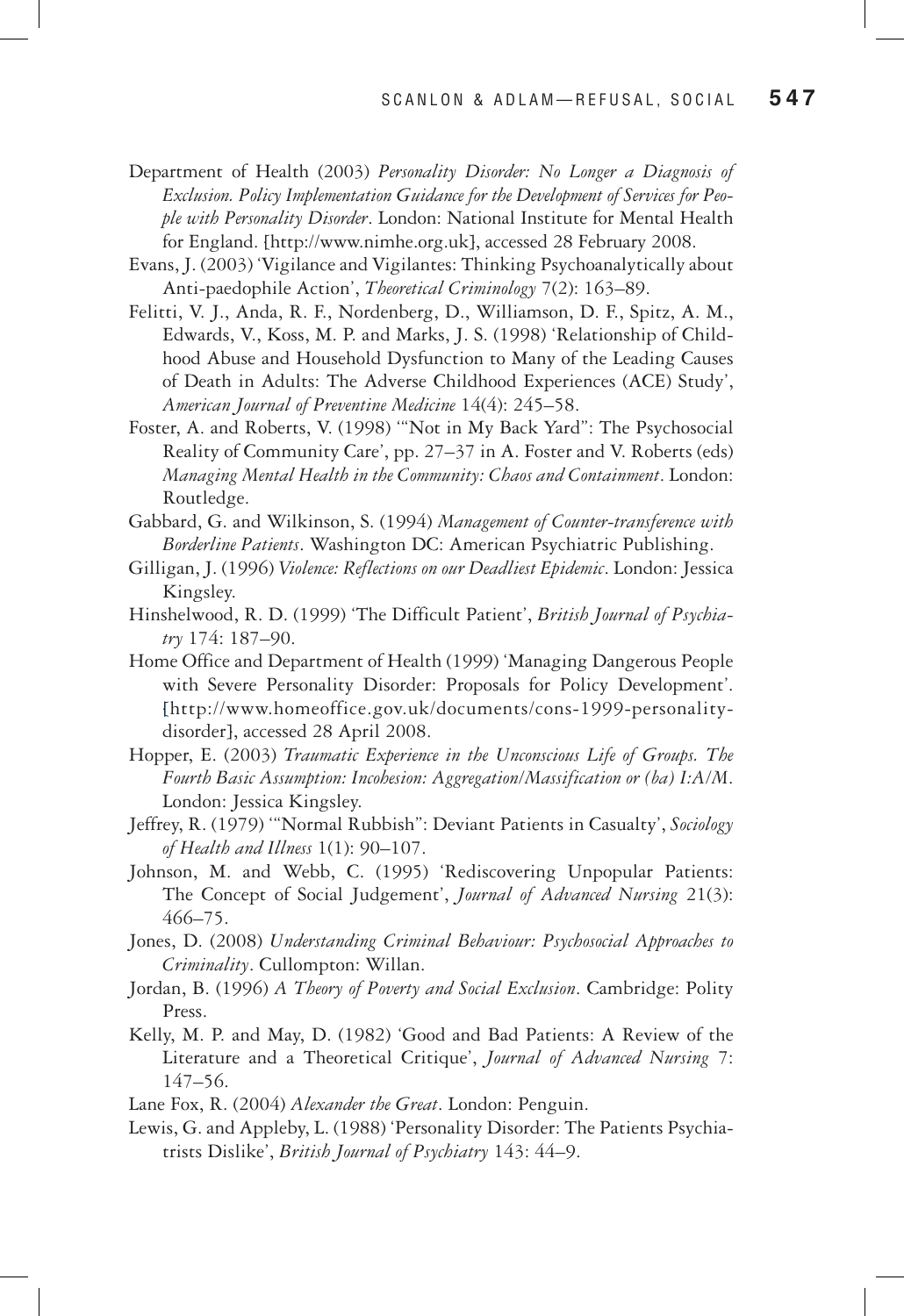- Maher, M. (2003) 'Therapeutic Child Care and the Local Authority', pp. 277–90 in A. Ward, K. Kasinski, J. Pooley and A. Worthington (eds) *Therapeutic Communities for Children and Young People*. London: Jessica Kingsley.
- Main, T. (1957) 'The Ailment', *Journal of Medical Psychology* 30: 129–45.
- Morgan, D. and Ruszczynski, S. (2007) *Lectures on Violence, Perversion and Delinquency*. London: Karnac.
- Navia, L. (2005) *Diogenes the Cynic*. New York: Humanity Books.
- Norton, K. (1996) 'Management of Difficult Personality Disorder Patients', *Advances in Psychiatric Treatment* 2: 202–10.
- Norton, K. and Dolan, B. (1995) 'Acting Out and the Institutional Response', *Journal of Forensic Psychiatry* 6: 317–32.
- Parsons, T. (1951) *The Social System*. London: Routledge & Kegan Paul.
- Rosenfeld, H. (1971) 'Clinical Approach to the Psychoanalytic Theory of the Life and Death Instincts: An Investigation into the Aggressive Aspects of Narcissism', *International Journal of Psychoanalysis* 52: 169–78.
- Roth, J. (1972) 'Some Contingencies of the Moral Evaluation and Control of Clientele: The Case of the Hospital Emergency Service', *American Journal of Sociology* 77(5): 839–55.
- Scanlon, C. and Adlam, J. (2006) 'Housing "Unhoused Minds": Interpersonality Disorder in the Organisation?', *Housing, Care and Support*  $9(3)$ :  $9-14$ .
- Scanlon, C. and Adlam, J. (2008a) 'Homelessness and Disorder: The Challenge of the Antisocial and the Societal Response', pp. 27–38 in C. Kaye and M. Howlett (eds) *Mental Health Services Today and Tomorrow. Part 1: Experiences of Providing and Receiving Care*. Oxford: Radcliffe Publishing.
- Scanlon, C. and Adlam, J. (2008b in press) 'Nursing Dangerousness, Dangerous Nursing and the Spaces in between: Learning to Live with Uncertainties', in A. Aiyegbusi and J. Clarke (eds) *Caring for Offenders: An Introduction to the Psychodynamics of Forensic Mental Health Nursing*. London: Jessica Kingsley.
- Scottish Executive (2000) *Report on the Committee on Serious Violent and Sexual Offenders*. Chairman: Lord McLean, SE/2000. Edinburgh: Scottish Executive.
- Scottish Executive (2001) *New Directions: Report on the Review of the Mental Health (Scotland) Act, 1984*. Chairman: Rt Hon Bruce Millan, SE/2001. Edinburgh: Scottish Executive.
- Scourfield, J. and Drakeford, M. (2002) 'New Labour and the "Problem of Men"', *Critical Social Policy* 22(4): 619–40.
- Steiner, J. (1993) *Psychic Retreats: Pathological Organisations in Psychotic, Neurotic and Borderline Patients*. London: Routledge.
- Stockwell, E. (1974) *The Unpopular Patient*. London: Royal College of Nursing.